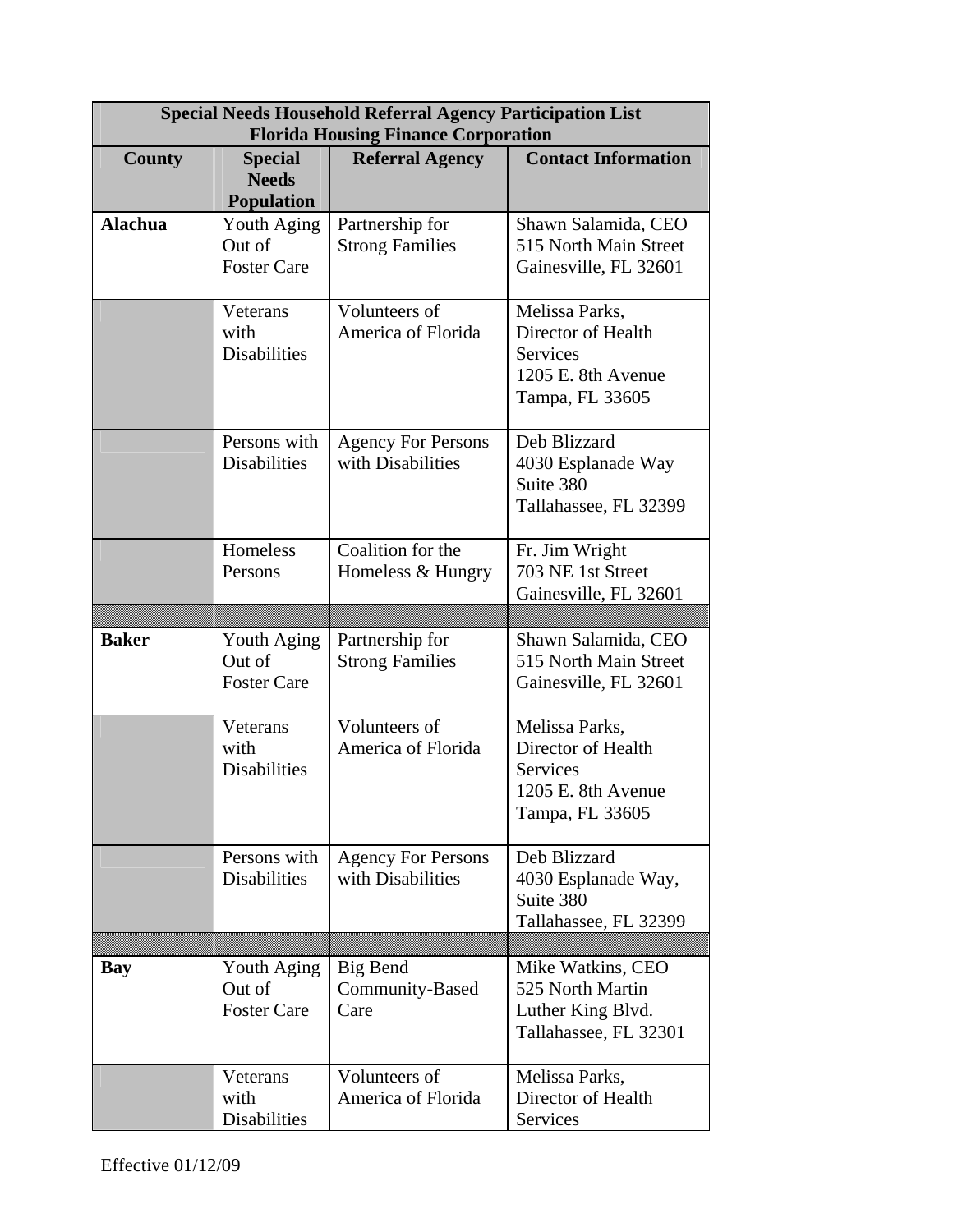|                 |                                             |                                                 | 1205 E. 8th Avenue<br>Tampa, FL 33605                                                            |
|-----------------|---------------------------------------------|-------------------------------------------------|--------------------------------------------------------------------------------------------------|
|                 | Persons with<br><b>Disabilities</b>         | <b>Agency For Persons</b><br>with Disabilities  | Deb Blizzard<br>4030 Esplanade Way,<br>Suite 380<br>Tallahassee, FL 32399                        |
|                 |                                             |                                                 |                                                                                                  |
| <b>Bradford</b> | Youth Aging<br>Out of<br><b>Foster Care</b> | Partnership for<br><b>Strong Families</b>       | Shawn Salamida, CEO<br>515 North Main Street<br>Gainesville, FL 32601                            |
|                 | Veterans<br>with<br><b>Disabilities</b>     | Volunteers of<br>America of Florida             | Melissa Parks,<br>Director of Health<br><b>Services</b><br>1205 E. 8th Avenue<br>Tampa, FL 33605 |
|                 | Persons with<br><b>Disabilities</b>         | <b>Agency For Persons</b><br>with Disabilities  | Deb Blizzard<br>4030 Esplanade Way,<br>Suite 380<br>Tallahassee, FL 32399                        |
|                 | Homeless<br>Persons                         | Coalition for the<br>Homeless & Hungry          | Fr. Jim Wright<br>703 NE 1st Street<br>Gainesville, FL 32601                                     |
|                 |                                             |                                                 |                                                                                                  |
| <b>Brevard</b>  | Youth Aging<br>Out of<br><b>Foster Care</b> | <b>Community Based</b><br>Care of Brevard, Inc. | Dr. Patricia Nellius-<br>Guthrie, CEO<br>760 North Drive Suite<br>A,                             |
|                 |                                             |                                                 | Melbourne, FL 32934                                                                              |
|                 | Veterans<br>with<br><b>Disabilities</b>     | Volunteers of<br>America of Florida             | Melissa Parks,<br>Director of Health<br>Services<br>1205 E. 8th Avenue<br>Tampa, FL 33605        |
|                 | Persons with<br><b>Disabilities</b>         | <b>Agency For Persons</b><br>with Disabilities  | Deb Blizzard<br>4030 Esplanade Way,<br>Suite 380<br>Tallahassee, FL 32399                        |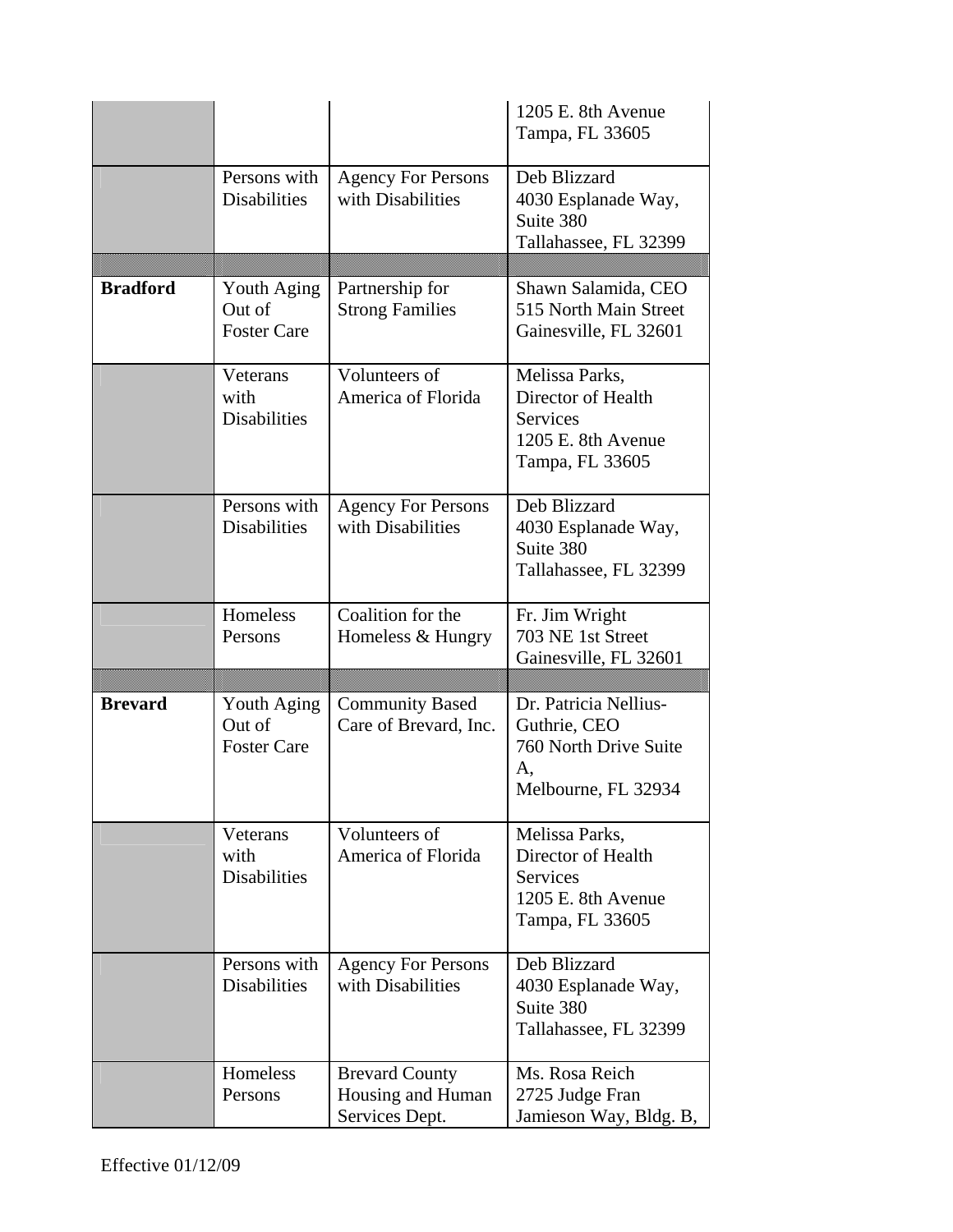|                  |                                             |                                                | Suite 105<br>Viera, FL 32940                                                                     |
|------------------|---------------------------------------------|------------------------------------------------|--------------------------------------------------------------------------------------------------|
| <b>Broward</b>   | Youth Aging<br>Out of<br><b>Foster Care</b> | ChildNet Inc.                                  | Emilio Benitez<br>313 N. State Road 7<br>Plantation, FL 33317                                    |
|                  | Veterans<br>with<br><b>Disabilities</b>     | Volunteers of<br>America of Florida            | Melissa Parks,<br>Director of Health<br><b>Services</b><br>1205 E. 8th Avenue<br>Tampa, FL 33605 |
|                  | Persons with<br><b>Disabilities</b>         | <b>Agency For Persons</b><br>with Disabilities | Deb Blizzard<br>4030 Esplanade Way,<br>Suite 380<br>Tallahassee, FL 32399                        |
|                  | Persons with<br><b>Disabilities</b>         | Archways                                       | Andrea Katz, CEO<br>919 NE 13 <sup>th</sup> St.<br>Ft. Lauderdale, FL<br>33304                   |
|                  |                                             |                                                |                                                                                                  |
| <b>Calhoun</b>   | Youth Aging<br>Out of<br><b>Foster Care</b> | <b>Big Bend</b><br>Community-Based<br>Care     | Mike Watkins, CEO<br>525 North Martin<br>Luther King Blvd.<br>Tallahassee, FL 32301              |
|                  | Veterans<br>with<br><b>Disabilities</b>     | Volunteers of<br>America of Florida            | Melissa Parks,<br>Director of Health<br><b>Services</b><br>1205 E. 8th Avenue<br>Tampa, FL 33605 |
|                  | Persons with                                | <b>Agency For Persons</b>                      |                                                                                                  |
|                  | <b>Disabilities</b>                         | with Disabilities                              | Deb Blizzard<br>4030 Esplanade Way,<br>Suite 380<br>Tallahassee, FL 32399                        |
|                  |                                             |                                                |                                                                                                  |
| <b>Charlotte</b> | Youth Aging<br>Out of<br><b>Foster Care</b> | Children's Network<br>of SW Florida            | Nadereh Salim, CEO<br>2232 Altamont Ave.<br>Fort Myers, FL 33901                                 |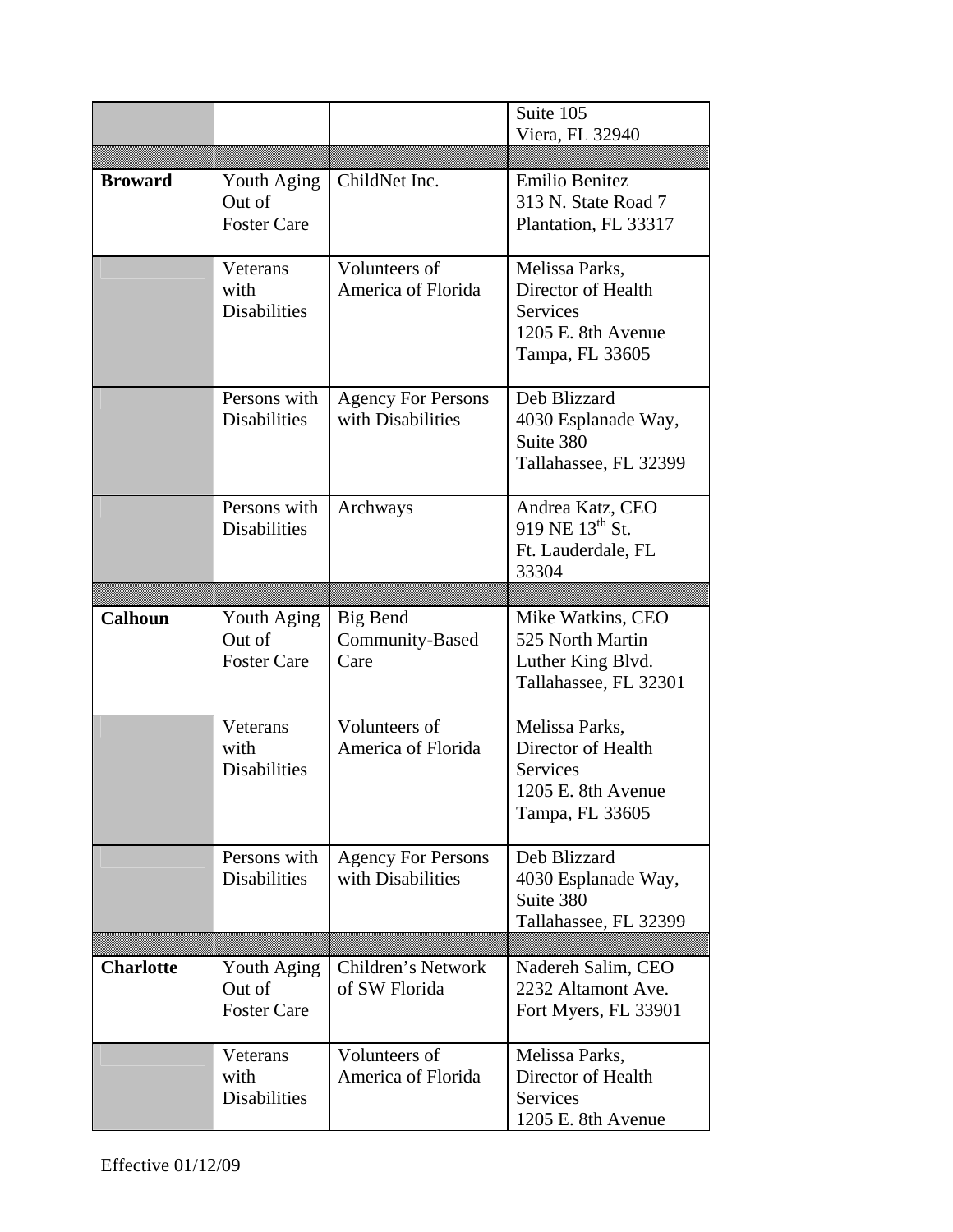|               |                                             |                                                            | Tampa, FL 33605                                                                                  |
|---------------|---------------------------------------------|------------------------------------------------------------|--------------------------------------------------------------------------------------------------|
|               | Persons with<br><b>Disabilities</b>         | <b>Agency For Persons</b><br>with Disabilities             | Deb Blizzard<br>4030 Esplanade Way,<br>Suite 380<br>Tallahassee, FL 32399                        |
|               | Homeless<br>Persons                         | <b>Charlotte County</b><br><b>Homeless Coalition</b>       | Ms. Connie Thrasher,<br><b>Executive Director</b><br>PO Box 380157<br>Murdock, FL 33938-<br>0157 |
| <b>Citrus</b> | Youth Aging<br>Out of<br><b>Foster Care</b> | Kids Central, Inc.                                         | Cynthia Schuler, CEO<br>2117 SW Highway 84<br>Ocala, FL 34473                                    |
|               | Veterans<br>with<br><b>Disabilities</b>     | Volunteers of<br>America of Florida                        | Melissa Parks,<br>Director of Health<br><b>Services</b><br>1205 E. 8th Avenue<br>Tampa, FL 33605 |
|               | Persons with<br><b>Disabilities</b>         | <b>Agency For Persons</b><br>with Disabilities             | Deb Blizzard<br>4030 Esplanade Way,<br>Suite 380<br>Tallahassee, FL 32399                        |
|               |                                             |                                                            |                                                                                                  |
| <b>Clay</b>   | Youth Aging<br>Out of<br><b>Foster Care</b> | <b>Family Support</b><br>Services of North<br>Florida Inc. | Jim Adams, CEO<br>4057 Carmichael Ave.<br>3000 Building, Suite<br>101<br>Jacksonville, FL 32207  |
|               | Veterans<br>with<br><b>Disabilities</b>     | Volunteers of<br>America of Florida                        | Melissa Parks,<br>Director of Health<br><b>Services</b><br>1205 E. 8th Avenue<br>Tampa, FL 33605 |
|               | Persons with<br><b>Disabilities</b>         | <b>Agency For Persons</b><br>with Disabilities             | Deb Blizzard<br>4030 Esplanade Way,<br>Suite 380<br>Tallahassee, FL 32399                        |
|               | Persons with<br>Disabilities                | Clay Behavioral<br><b>Health Center</b>                    | Irene M. Toto, CEO<br>3292 County Road 220                                                       |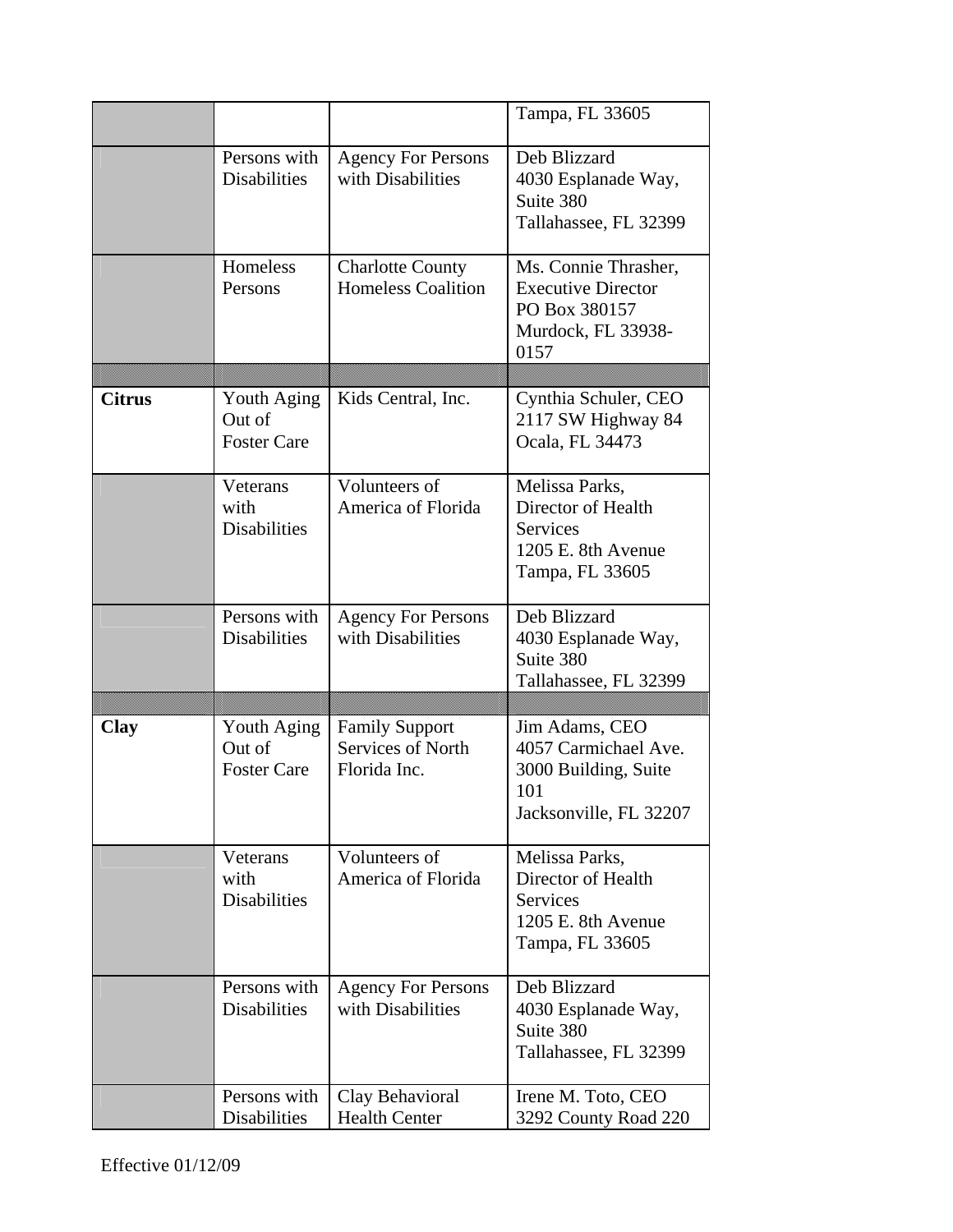|                |                                             |                                                                   | Middleburg, FL 32068                                                                             |
|----------------|---------------------------------------------|-------------------------------------------------------------------|--------------------------------------------------------------------------------------------------|
|                |                                             |                                                                   |                                                                                                  |
| <b>Collier</b> | Youth Aging<br>Out of<br><b>Foster Care</b> | Children's Network<br>of SW Florida                               | Nadereh Salim, CEO<br>2232 Altamont Ave.<br>Fort Myers, FL 33901                                 |
|                | Veterans<br>with<br><b>Disabilities</b>     | Volunteers of<br>America of Florida                               | Melissa Parks,<br>Director of Health<br><b>Services</b><br>1205 E. 8th Avenue<br>Tampa, FL 33605 |
|                | Persons with<br><b>Disabilities</b>         | <b>Agency For Persons</b><br>with Disabilities                    | Deb Blizzard<br>4030 Esplanade Way,<br>Suite 380<br>Tallahassee, FL 32399                        |
|                | Persons with<br><b>Disabilities</b>         | National Alliance of<br>Mental Health of<br><b>Collier County</b> | Mindy Collier<br>Naples, FL 34103-2807                                                           |
|                | Survivors of<br>Domestic<br>Violence        | <b>Shelter for Abused</b><br>Women and Children                   | Ms. Linda Oberhaus,<br><b>ED</b><br>PO Box 10102<br>Naples, FL 34101                             |
|                |                                             |                                                                   |                                                                                                  |
|                |                                             |                                                                   |                                                                                                  |
| Columbia       | Youth Aging<br>Out of<br><b>Foster Care</b> | Partnership for<br><b>Strong Families</b>                         | Shawn Salamida, CEO<br>515 North Main Street<br>Gainesville, FL 32601                            |
|                | Veterans<br>with<br><b>Disabilities</b>     | Volunteers of<br>America of Florida                               | Melissa Parks,<br>Director of Health<br>Services<br>1205 E. 8th Avenue<br>Tampa, FL 33605        |
|                | Persons with<br><b>Disabilities</b>         | <b>Agency For Persons</b><br>with Disabilities                    | Deb Blizzard<br>4030 Esplanade Way,<br>Suite 380<br>Tallahassee, FL 32399                        |
|                | Homeless<br>Persons                         | United Way of<br><b>Suwannee Valley</b>                           | Rita Dopp<br>325 NE Hernando Ave.,<br>Suite 102<br>Lake City, FL 32055-<br>4015                  |
|                | Youth Aging                                 | Sarasota Family                                                   | Carl Weinrich, CEO                                                                               |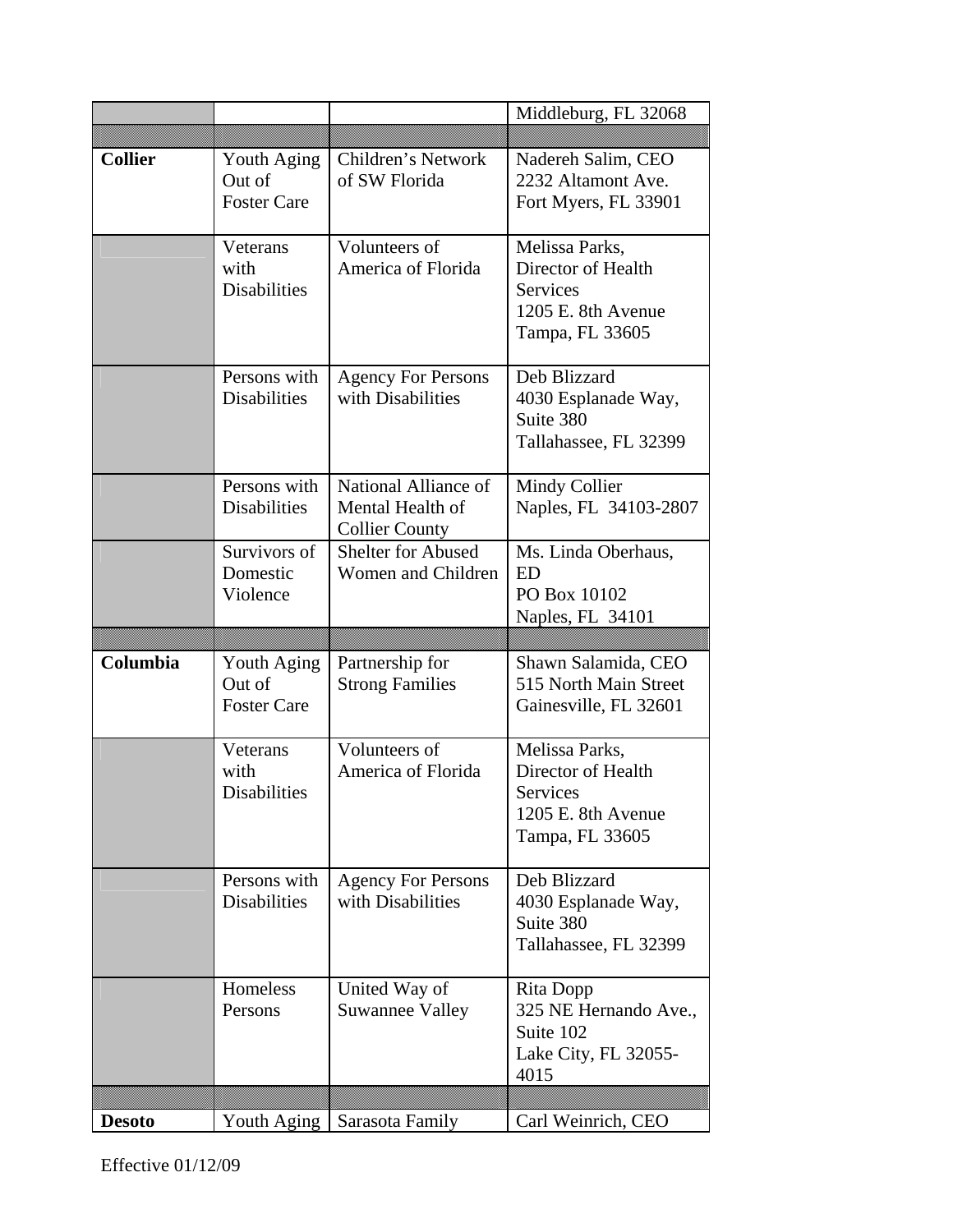|              | Out of                | YMCA, Inc.                                 | One South School Ave.,                 |
|--------------|-----------------------|--------------------------------------------|----------------------------------------|
|              | <b>Foster Care</b>    |                                            | Suite 301                              |
|              |                       |                                            | Sarasota, Fl 34237                     |
|              | Veterans              | Volunteers of                              | Melissa Parks,                         |
|              | with                  | America of Florida                         | Director of Health                     |
|              | <b>Disabilities</b>   |                                            | <b>Services</b>                        |
|              |                       |                                            | 1205 E. 8th Avenue                     |
|              |                       |                                            | Tampa, FL 33605                        |
|              | Persons with          | <b>Agency For Persons</b>                  | Deb Blizzard                           |
|              | <b>Disabilities</b>   | with Disabilities                          | 4030 Esplanade Way,                    |
|              |                       |                                            | Suite 380                              |
|              |                       |                                            | Tallahassee, FL 32399                  |
|              |                       |                                            |                                        |
| <b>Dixie</b> | Youth Aging           | Partnership for                            | Shawn Salamida, CEO                    |
|              | Out of                | <b>Strong Families</b>                     | 515 North Main Street                  |
|              | <b>Foster Care</b>    |                                            | Gainesville, FL 32601                  |
|              |                       |                                            |                                        |
|              | Veterans              | Volunteers of                              | Melissa Parks,                         |
|              | with                  | America of Florida                         | Director of Health                     |
|              | <b>Disabilities</b>   |                                            | <b>Services</b>                        |
|              |                       |                                            | 1205 E. 8th Avenue                     |
|              |                       |                                            | Tampa, FL 33605                        |
|              | Persons with          | <b>Agency For Persons</b>                  | Deb Blizzard                           |
|              | <b>Disabilities</b>   | with Disabilities                          | 4030 Esplanade Way,                    |
|              |                       |                                            | Suite 380                              |
|              |                       |                                            | Tallahassee, FL 32399                  |
|              |                       |                                            |                                        |
| <b>Duval</b> |                       |                                            |                                        |
|              | Youth Aging<br>Out of | <b>Family Support</b><br>Services of North | Jim Adams, CEO<br>4057 Carmichael Ave. |
|              | <b>Foster Care</b>    | Florida Inc.                               | 3000 Building, Suite                   |
|              |                       |                                            | 101                                    |
|              |                       |                                            | Jacksonville, FL 32207                 |
|              |                       |                                            |                                        |
|              | Veterans<br>with      | Volunteers of<br>America of Florida        | Melissa Parks,<br>Director of Health   |
|              | <b>Disabilities</b>   |                                            | <b>Services</b>                        |
|              |                       |                                            | 1205 E. 8th Avenue                     |
|              |                       |                                            | Tampa, FL 33605                        |
|              |                       |                                            |                                        |
|              | Persons with          | <b>Agency For Persons</b>                  | Deb Blizzard                           |
|              | <b>Disabilities</b>   | with Disabilities                          | 4030 Esplanade Way,                    |
|              |                       |                                            | Suite 380                              |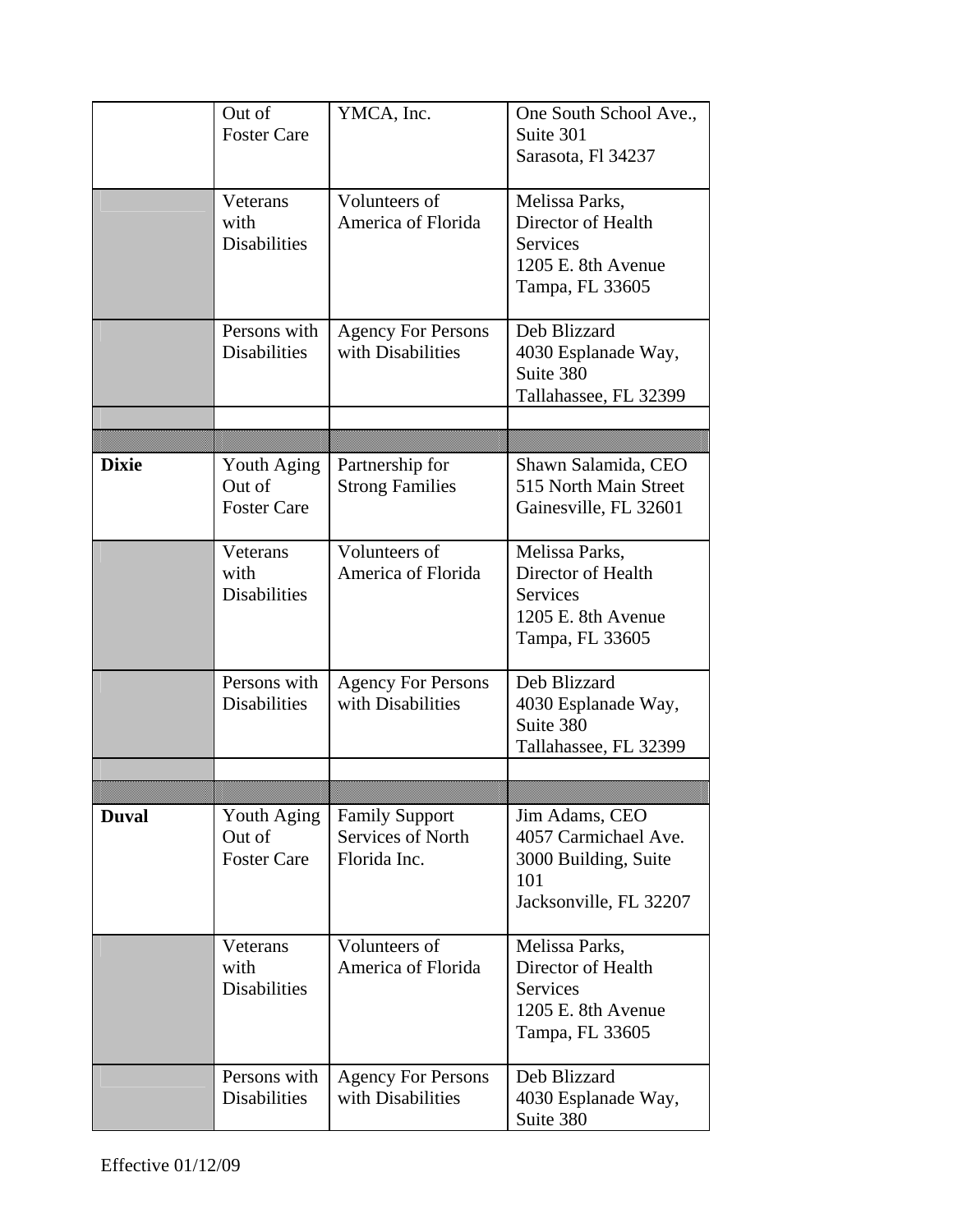|                 |                                             |                                                                      | Tallahassee, FL 32399                                                                                                                |
|-----------------|---------------------------------------------|----------------------------------------------------------------------|--------------------------------------------------------------------------------------------------------------------------------------|
|                 | Survivors of<br>Domestic<br>Violence        | Hubbard House, Inc.                                                  | Gail Patin, ACSW,<br><b>LCSW</b><br><b>Chief Operating Officer</b><br>Hubbard House, Inc.<br>P.O. Box 4909<br>Jacksonville, FL 32201 |
|                 | Homeless<br>Persons                         | Emergency<br>Services/Homeless<br>Coalition of<br>Jacksonville, Inc. | Diane C. Gilbert, ED<br>4527 Lenox Avenue<br>Jacksonville, FL 32205-<br>5417                                                         |
| <b>Escambia</b> | Youth Aging                                 | Lakeview Center,                                                     | Ann Bernard, Director                                                                                                                |
|                 | Out of<br><b>Foster Care</b>                | <b>Families First</b><br>Network                                     | 1221 West Lakeview<br>Avenue<br>Pensacola, Florida<br>32501-1836                                                                     |
|                 | Veterans<br>with<br><b>Disabilities</b>     | Volunteers of<br>America of Florida                                  | Melissa Parks,<br>Director of Health<br>Services<br>1205 E. 8th Avenue<br>Tampa, FL 33605                                            |
|                 | Persons with<br><b>Disabilities</b>         | <b>Agency For Persons</b><br>with Disabilities                       | Deb Blizzard<br>4030 Esplanade Way,<br>Suite 380<br>Tallahassee, FL 32399                                                            |
|                 |                                             |                                                                      |                                                                                                                                      |
| Flagler         | Youth Aging<br>Out of<br><b>Foster Care</b> | Community<br>Partnership for<br>Children, Inc.                       | Ron Zychowski, CEO<br>160 N. Beach St.<br>Daytona Beach FL<br>32114                                                                  |
|                 | Veterans<br>with<br><b>Disabilities</b>     | Volunteers of<br>America of Florida                                  | Melissa Parks,<br>Director of Health<br>Services<br>1205 E. 8th Avenue<br>Tampa, FL 33605                                            |
|                 | Persons with<br>Disabilities                | <b>Agency For Persons</b><br>with Disabilities                       | Deb Blizzard<br>4030 Esplanade Way,<br>Suite 380<br>Tallahassee, FL 32399                                                            |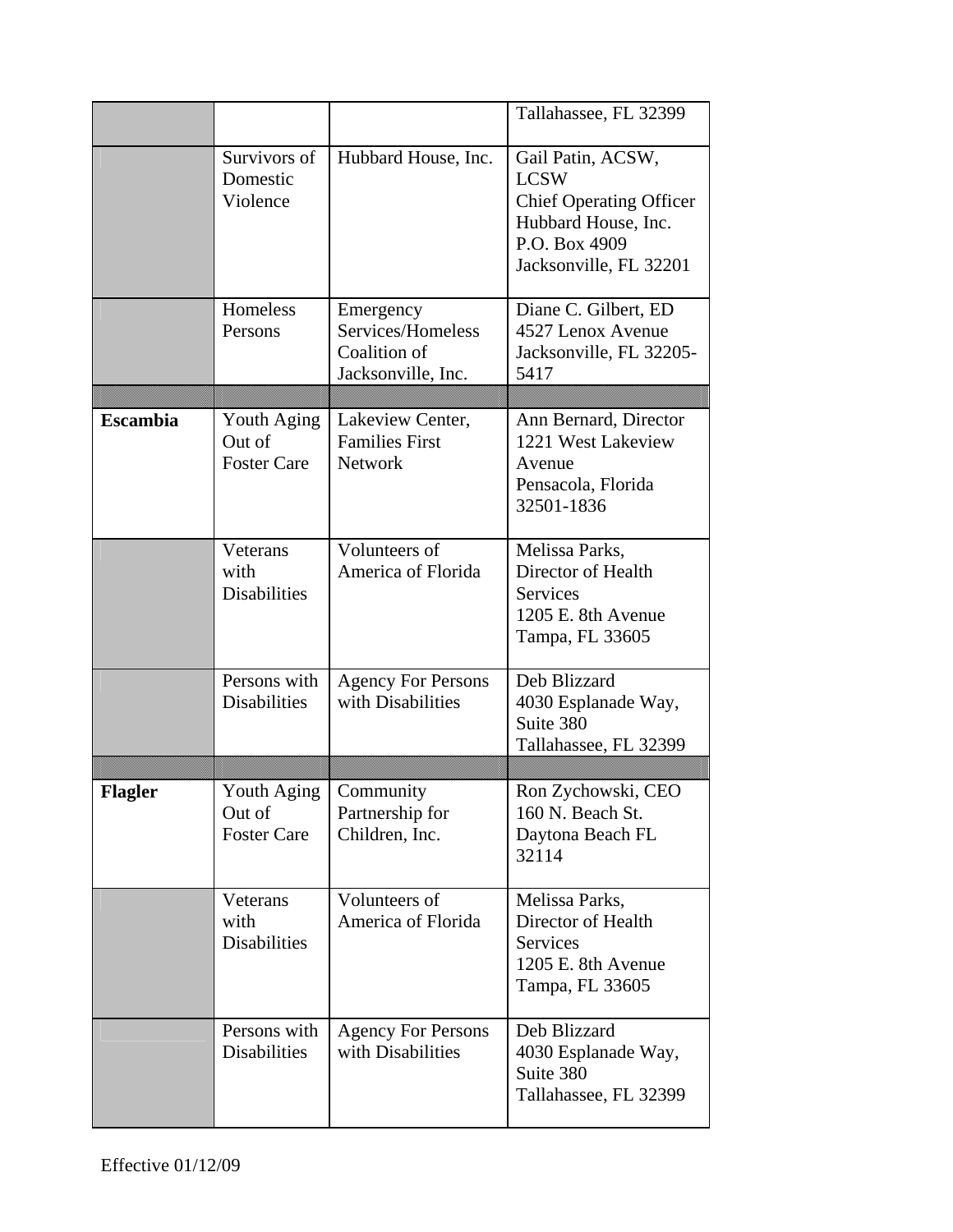|                  | Homeless<br>Persons                         | Volusia/Flagler<br>County Coalition for<br>the Homeless | Tony Schefstad, ED<br>P.O. Box 6498<br>Daytona Beach, FL<br>32122                                |
|------------------|---------------------------------------------|---------------------------------------------------------|--------------------------------------------------------------------------------------------------|
| <b>Franklin</b>  | Youth Aging<br>Out of<br><b>Foster Care</b> | Big Bend<br>Community-Based<br>Care                     | Mike Watkins, CEO<br>525 North Martin<br>Luther King Blvd.<br>Tallahassee, FL 32301              |
|                  | Veterans<br>with<br><b>Disabilities</b>     | Volunteers of<br>America of Florida                     | Melissa Parks,<br>Director of Health<br><b>Services</b><br>1205 E. 8th Avenue<br>Tampa, FL 33605 |
|                  | Persons with<br><b>Disabilities</b>         | <b>Agency For Persons</b><br>with Disabilities          | Deb Blizzard<br>4030 Esplanade Way,<br>Suite 380<br>Tallahassee, FL 32399                        |
| Gadsden          | Youth Aging<br>Out of<br><b>Foster Care</b> | Big Bend<br>Community-Based<br>Care                     | Mike Watkins, CEO<br>525 North Martin<br>Luther King Blvd.<br>Tallahassee, FL 32301              |
|                  | Veterans<br>with<br><b>Disabilities</b>     | Volunteers of<br>America of Florida                     | Melissa Parks,<br>Director of Health<br>Services<br>1205 E. 8th Avenue<br>Tampa, FL 33605        |
|                  | Persons with<br><b>Disabilities</b>         | <b>Agency For Persons</b><br>with Disabilities          | Deb Blizzard<br>4030 Esplanade Way,<br>Suite 380<br>Tallahassee, FL 32399                        |
| <b>Gilchrist</b> | Youth Aging<br>Out of<br><b>Foster Care</b> | Partnership for<br><b>Strong Families</b>               | Shawn Salamida, CEO<br>515 North Main Street<br>Gainesville, FL 32601                            |
|                  | Veterans<br>with<br><b>Disabilities</b>     | Volunteers of<br>America of Florida                     | Melissa Parks,<br>Director of Health<br>Services<br>1205 E. 8th Avenue<br>Tampa, FL 33605        |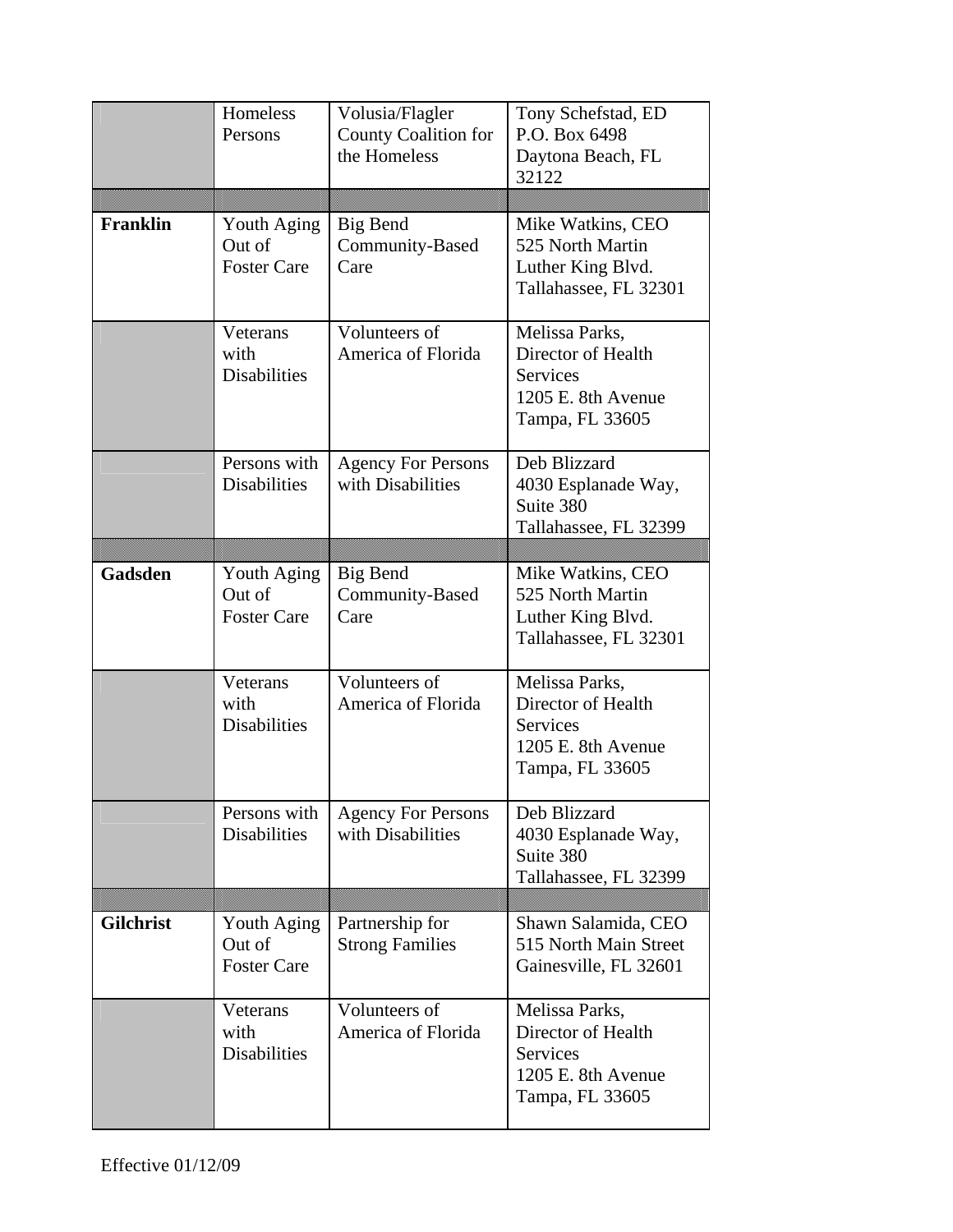|                 | Persons with<br><b>Disabilities</b>         | <b>Agency For Persons</b><br>with Disabilities | Deb Blizzard<br>4030 Esplanade Way,<br>Suite 380<br>Tallahassee, FL 32399                        |
|-----------------|---------------------------------------------|------------------------------------------------|--------------------------------------------------------------------------------------------------|
| <b>Glades</b>   | Youth Aging<br>Out of<br><b>Foster Care</b> | Children's Network<br>of SW Florida            | Nadereh Salim, CEO<br>2232 Altamont Ave.<br>Fort Myers, FL 33901                                 |
|                 | Veterans<br>with<br><b>Disabilities</b>     | Volunteers of<br>America of Florida            | Melissa Parks,<br>Director of Health<br><b>Services</b><br>1205 E. 8th Avenue<br>Tampa, FL 33605 |
|                 | Persons with<br><b>Disabilities</b>         | <b>Agency For Persons</b><br>with Disabilities | Deb Blizzard<br>4030 Esplanade Way,<br>Suite 380<br>Tallahassee, FL 32399                        |
|                 | Survivors of<br>Domestic<br>Violence        | <b>Abuse Counseling</b><br>and Treatment, Inc. | Jennifer L. Benton,<br><b>CEO</b><br>P.O. Box 60401<br>Fort Myers, Florida<br>33906              |
|                 |                                             |                                                |                                                                                                  |
| Gulf            | Youth Aging<br>Out of<br><b>Foster Care</b> | Big Bend<br>Community-Based<br>Care            | Mike Watkins, CEO<br>525 North Martin<br>Luther King Blvd.<br>Tallahassee, FL 32301              |
|                 | Veterans<br>with<br><b>Disabilities</b>     | Volunteers of<br>America of Florida            | Melissa Parks,<br>Director of Health<br><b>Services</b><br>1205 E. 8th Avenue<br>Tampa, FL 33605 |
|                 | Persons with<br><b>Disabilities</b>         | <b>Agency For Persons</b><br>with Disabilities | Deb Blizzard<br>4030 Esplanade Way,<br>Suite 380<br>Tallahassee, FL 32399                        |
|                 |                                             |                                                |                                                                                                  |
| <b>Hamilton</b> | Youth Aging<br>Out of                       | Partnership for<br><b>Strong Families</b>      | Shawn Salamida, CEO<br>515 North Main Street                                                     |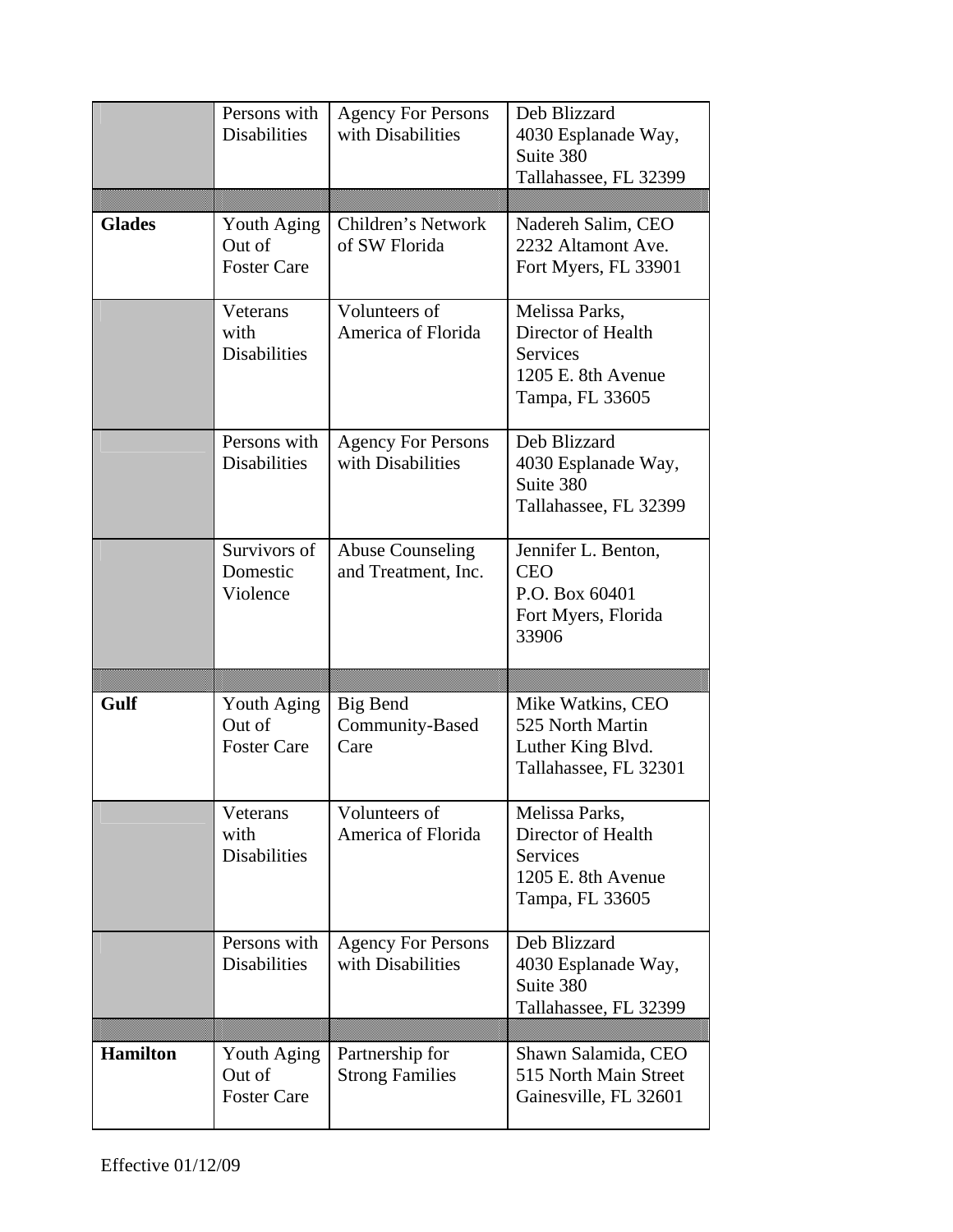|               | Veterans<br>with<br><b>Disabilities</b>     | Volunteers of<br>America of Florida            | Melissa Parks,<br>Director of Health<br><b>Services</b><br>1205 E. 8th Avenue<br>Tampa, FL 33605 |
|---------------|---------------------------------------------|------------------------------------------------|--------------------------------------------------------------------------------------------------|
|               | Persons with<br><b>Disabilities</b>         | <b>Agency For Persons</b><br>with Disabilities | Deb Blizzard<br>4030 Esplanade Way,<br>Suite 380<br>Tallahassee, FL 32399                        |
|               | Homeless<br>Persons                         | United Way of<br><b>Suwannee Valley</b>        | Rita Dopp<br>325 NE Hernando Ave.,<br>Suite 102<br>Lake City, FL 32055-<br>4015                  |
|               |                                             |                                                |                                                                                                  |
| <b>Hardee</b> | Youth Aging<br>Out of<br><b>Foster Care</b> | <b>Heartland For</b><br>Children               | Teri Saunders, CEO<br>P.O. Box 1017<br>1239 East main St.<br>Bartow, FL 33831                    |
|               | Veterans<br>with<br><b>Disabilities</b>     | Volunteers of<br>America of Florida            | Melissa Parks,<br>Director of Health<br><b>Services</b><br>1205 E. 8th Avenue<br>Tampa, FL 33605 |
|               | Persons with<br><b>Disabilities</b>         | <b>Agency For Persons</b><br>with Disabilities | Deb Blizzard<br>4030 Esplanade Way,<br>Suite 380<br>Tallahassee, FL 32399                        |
|               | Survivors of<br>Domestic<br>Violence        | Peace River Center                             | Bennie W. Allred,<br><b>Senior Clinical Director</b><br>P.O. Box 1559<br>Bartow, FL 33831-1559   |
|               |                                             |                                                |                                                                                                  |
| <b>Hendry</b> | Youth Aging<br>Out of<br><b>Foster Care</b> | Children's Network<br>of SW Florida            | Nadereh Salim, CEO<br>2232 Altamont Ave.<br>Fort Myers, FL 33901                                 |
|               | Veterans<br>with<br><b>Disabilities</b>     | Volunteers of<br>America of Florida            | Melissa Parks,<br>Director of Health<br>Services<br>1205 E. 8th Avenue<br>Tampa, FL 33605        |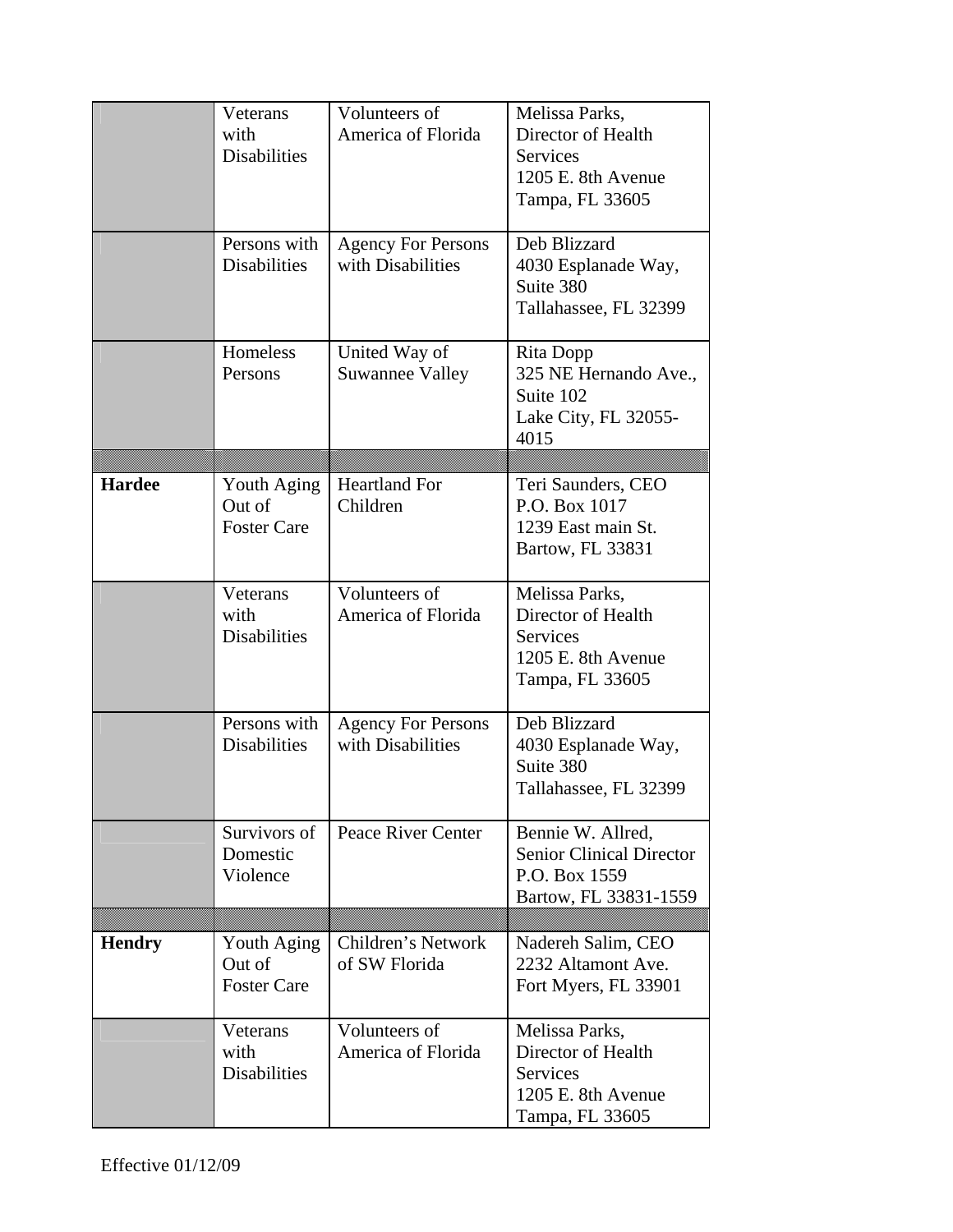|                  | Persons with<br><b>Disabilities</b>         | <b>Agency For Persons</b><br>with Disabilities | Deb Blizzard<br>4030 Esplanade Way,<br>Suite 380<br>Tallahassee, FL 32399                        |
|------------------|---------------------------------------------|------------------------------------------------|--------------------------------------------------------------------------------------------------|
|                  | Survivors of<br>Domestic<br>Violence        | <b>Abuse Counseling</b><br>and Treatment, Inc. | Jennifer L. Benton,<br><b>CEO</b><br>P.O. Box 60401<br>Fort Myers, Florida<br>33906              |
|                  |                                             |                                                |                                                                                                  |
| <b>Hernando</b>  | Youth Aging<br>Out of<br><b>Foster Care</b> | Kids Central, Inc.                             | Cynthia Schuler, CEO<br>2117 SW Highway 84<br>Ocala, FL 34473                                    |
|                  | Veterans<br>with<br><b>Disabilities</b>     | Volunteers of<br>America of Florida            | Melissa Parks,<br>Director of Health<br>Services<br>1205 E. 8th Avenue<br>Tampa, FL 33605        |
|                  | Persons with<br><b>Disabilities</b>         | <b>Agency For Persons</b><br>with Disabilities | Deb Blizzard<br>4030 Esplanade Way,<br>Suite 380<br>Tallahassee, FL 32399                        |
|                  |                                             |                                                |                                                                                                  |
| <b>Highlands</b> | Youth Aging<br>Out of<br><b>Foster Care</b> | <b>Heartland For</b><br>Children               | Teri Saunders, CEO<br>P.O.Box 1017<br>1239 East main St.<br>Bartow, FL 33831                     |
|                  | Veterans<br>with<br><b>Disabilities</b>     | Volunteers of<br>America of Florida            | Melissa Parks,<br>Director of Health<br><b>Services</b><br>1205 E. 8th Avenue<br>Tampa, FL 33605 |
|                  | Persons with<br><b>Disabilities</b>         | <b>Agency For Persons</b><br>with Disabilities | Deb Blizzard<br>4030 Esplanade Way,<br>Suite 380<br>Tallahassee, FL 32399                        |
|                  | Survivors of<br>Domestic<br>Violence        | Peace River Center                             | Bennie W. Allred,<br><b>Senior Clinical Director</b><br>P.O. Box 1559                            |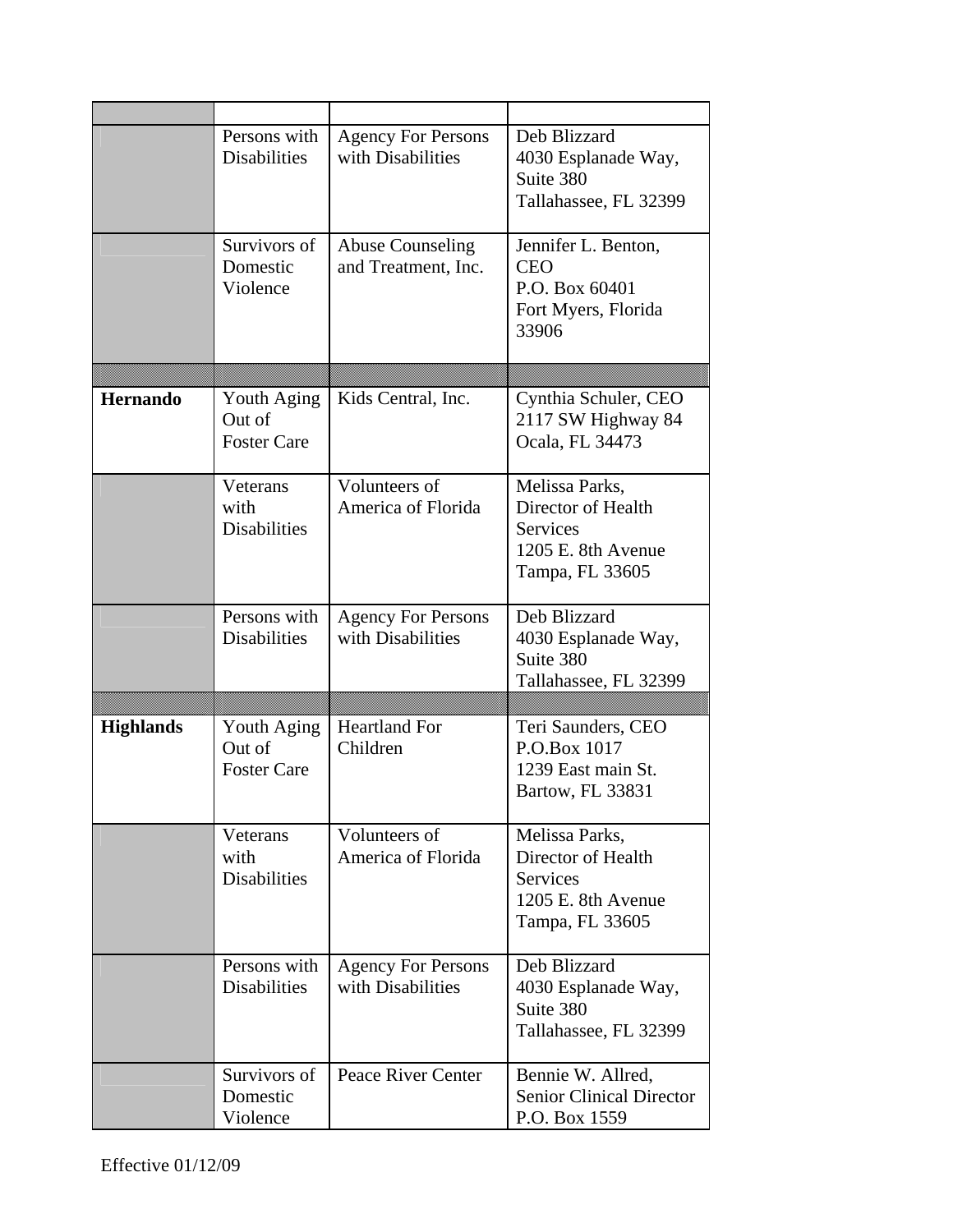|                         |                                             |                                                              | Bartow, FL 33831-1559                                                                                    |
|-------------------------|---------------------------------------------|--------------------------------------------------------------|----------------------------------------------------------------------------------------------------------|
|                         |                                             |                                                              |                                                                                                          |
| <b>Hillsboroug</b><br>h | Youth Aging<br>Out of<br><b>Foster Care</b> | Hillsborough Kids,<br>Inc.                                   | Jeff Rainey, Exec. Dir.<br>9309 N. Florida Ave.,<br>Suite 107<br>Tampa, FL 33612                         |
|                         | Veterans<br>with<br><b>Disabilities</b>     | Volunteers of<br>America of Florida                          | Melissa Parks,<br>Director of Health<br><b>Services</b><br>1205 E. 8th Avenue<br>Tampa, FL 33605         |
|                         | Persons with<br><b>Disabilities</b>         | <b>Agency For Persons</b><br>with Disabilities               | Deb Blizzard<br>4030 Esplanade Way,<br>Suite 380<br>Tallahassee, FL 32399                                |
|                         | Persons with<br><b>Disabilities</b>         | Northside Mental<br><b>Health Center</b>                     | Dave Kershaw, Director<br><b>Acute Care Services</b><br>12512 Bruce B. Downs<br>Blvd.<br>Tampa, FL 33612 |
|                         | Homeless<br>Persons                         | <b>Homeless Coalition</b><br>of Hillsborough<br>County, Inc. | Mr. Rayme L. Nuckles<br>1102 N. FL. Ave., Suite<br>203<br>Tampa, FL 33673-0181                           |
|                         |                                             |                                                              |                                                                                                          |
| <b>Holmes</b>           | Youth Aging<br>Out of<br><b>Foster Care</b> | Big Bend<br>Community-Based<br>Care                          | Mike Watkins, CEO<br>525 North Martin<br>Luther King Blvd.<br>Tallahassee, FL 32301                      |
|                         | Veterans<br>with<br><b>Disabilities</b>     | Volunteers of<br>America of Florida                          | Melissa Parks,<br>Director of Health<br>Services<br>1205 E. 8th Avenue<br>Tampa, FL 33605                |
|                         | Persons with<br><b>Disabilities</b>         | <b>Agency For Persons</b><br>with Disabilities               | Deb Blizzard<br>4030 Esplanade Way,<br>Suite 380<br>Tallahassee, FL 32399                                |
|                         |                                             |                                                              |                                                                                                          |
| <b>Indian River</b>     | Youth Aging   United For                    |                                                              | Christine Demetriades,                                                                                   |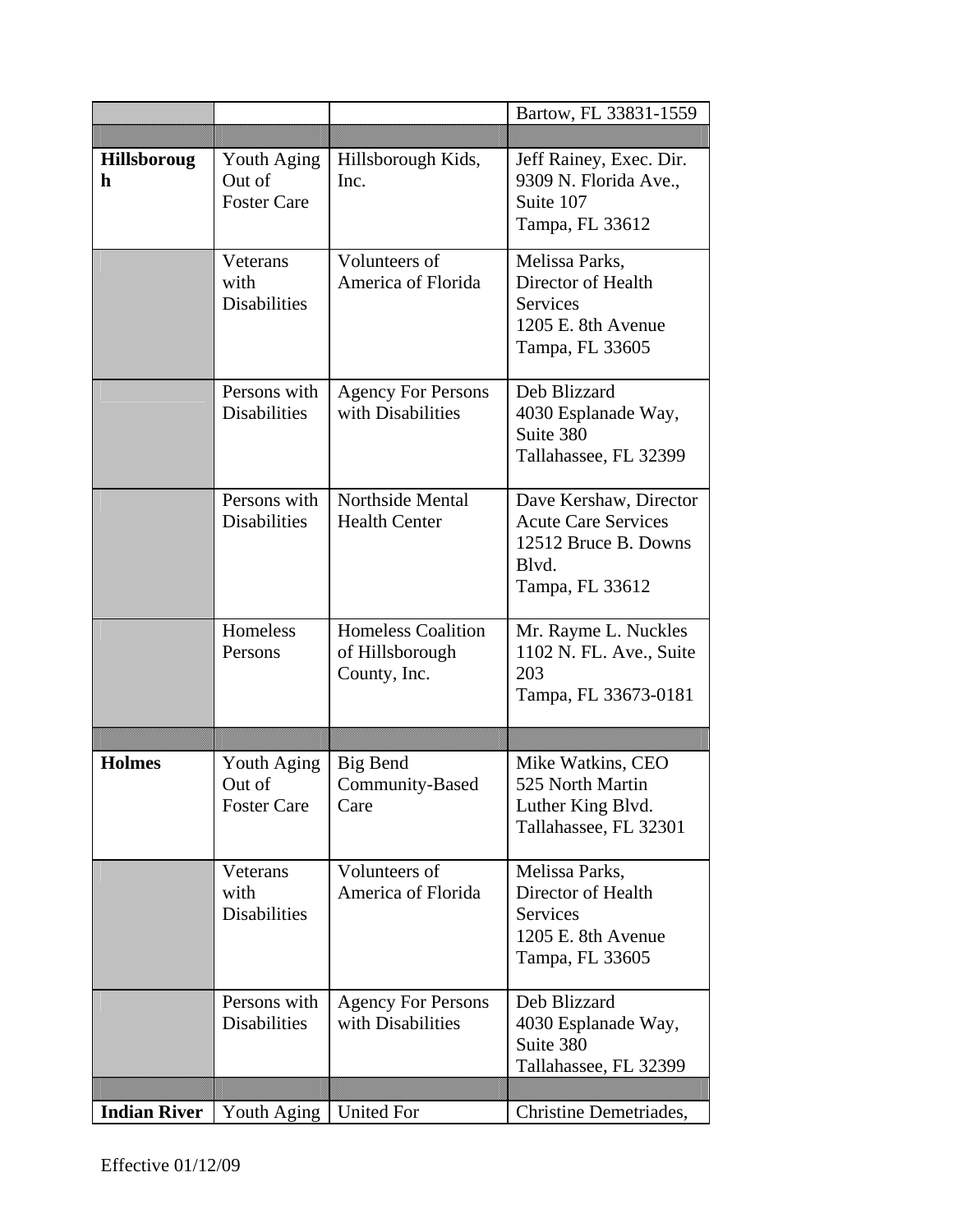|                  | Out of<br><b>Foster Care</b><br>Veterans    | Families Inc.<br>Volunteers of                 | <b>CEO</b><br>10570 S Federal Hwy,<br>Suite 300<br>Port St. Lucie, FL<br>34952<br>Melissa Parks, |
|------------------|---------------------------------------------|------------------------------------------------|--------------------------------------------------------------------------------------------------|
|                  | with<br><b>Disabilities</b>                 | America of Florida                             | Director of Health<br><b>Services</b><br>1205 E. 8th Avenue<br>Tampa, FL 33605                   |
|                  | Persons with<br><b>Disabilities</b>         | <b>Agency For Persons</b><br>with Disabilities | Deb Blizzard<br>4030 Esplanade Way,<br>Suite 380<br>Tallahassee, FL 32399                        |
| <b>Jackson</b>   | Youth Aging<br>Out of<br><b>Foster Care</b> | Big Bend<br>Community-Based<br>Care            | Mike Watkins, CEO<br>525 North Martin<br>Luther King Blvd.<br>Tallahassee, FL 32301              |
|                  | Veterans<br>with<br><b>Disabilities</b>     | Volunteers of<br>America of Florida            | Melissa Parks,<br>Director of Health<br>Services<br>1205 E. 8th Avenue<br>Tampa, FL 33605        |
|                  | Persons with<br><b>Disabilities</b>         | <b>Agency For Persons</b><br>with Disabilities | Deb Blizzard<br>4030 Esplanade Way,<br>Suite 380<br>Tallahassee, FL 32399                        |
| <b>Jefferson</b> | Youth Aging<br>Out of<br><b>Foster Care</b> | Big Bend<br>Community-Based<br>Care            | Mike Watkins, CEO<br>525 North Martin<br>Luther King Blvd.<br>Tallahassee, FL 32301              |
|                  | Veterans<br>with<br><b>Disabilities</b>     | Volunteers of<br>America of Florida            | Melissa Parks,<br>Director of Health<br>Services<br>1205 E. 8th Avenue<br>Tampa, FL 33605        |
|                  | Persons with<br><b>Disabilities</b>         | <b>Agency For Persons</b><br>with Disabilities | Deb Blizzard<br>4030 Esplanade Way,<br>Suite 380                                                 |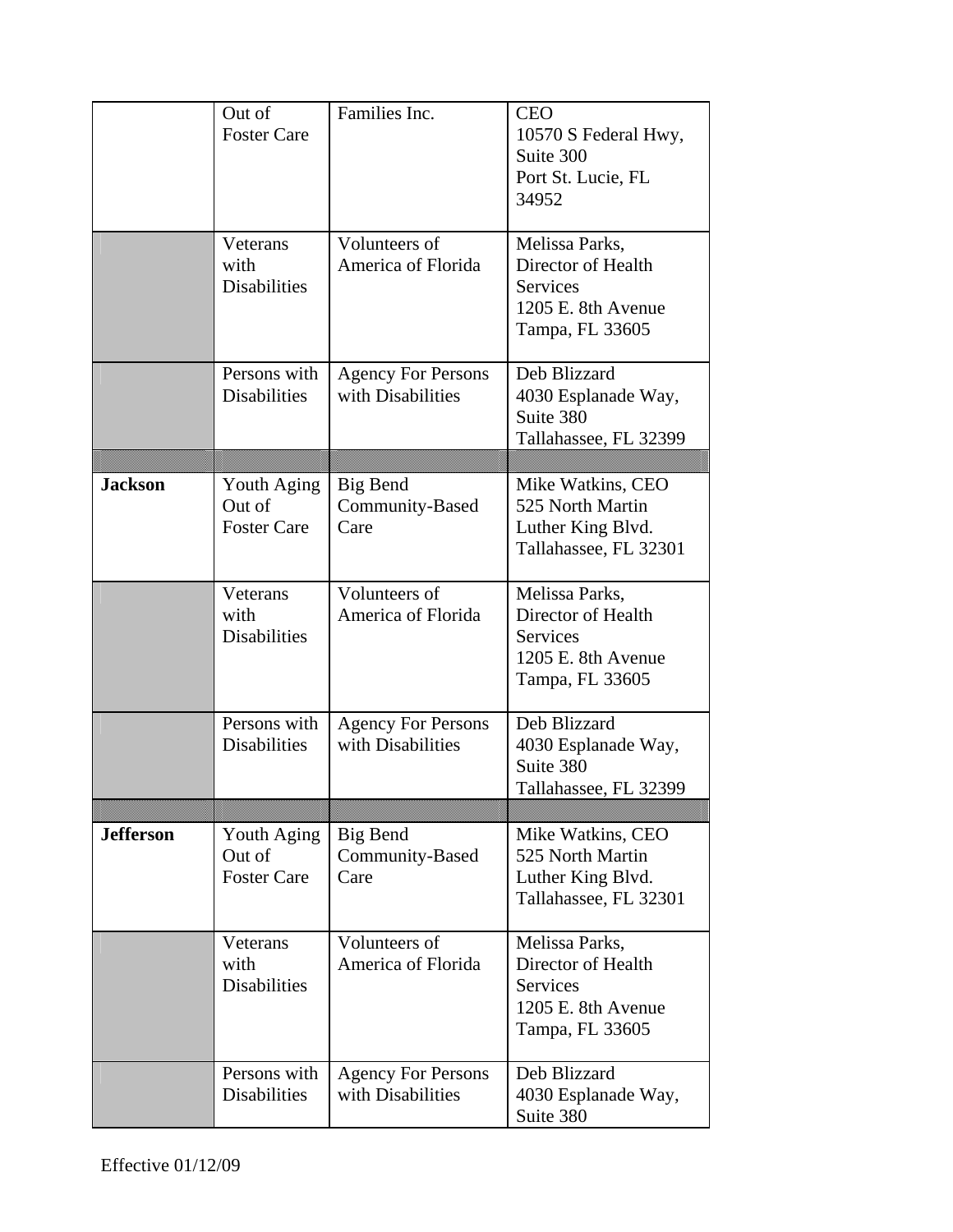|           |                                             |                                                | Tallahassee, FL 32399                                                                                               |
|-----------|---------------------------------------------|------------------------------------------------|---------------------------------------------------------------------------------------------------------------------|
|           |                                             |                                                |                                                                                                                     |
| Lafayette | Youth Aging<br>Out of<br><b>Foster Care</b> | Partnership for<br><b>Strong Families</b>      | Shawn Salamida, CEO<br>515 North Main Street<br>Gainesville, FL 32601                                               |
|           | Veterans<br>with<br><b>Disabilities</b>     | Volunteers of<br>America of Florida            | Melissa Parks,<br>Director of Health<br><b>Services</b><br>1205 E. 8th Avenue<br>Tampa, FL 33605                    |
|           | Persons with<br><b>Disabilities</b>         | <b>Agency For Persons</b><br>with Disabilities | Deb Blizzard<br>4030 Esplanade Way,<br>Suite 380<br>Tallahassee, FL 32399                                           |
|           | Homeless<br>Persons                         | United Way of<br><b>Suwannee Valley</b>        | Rita Dopp<br>325 NE Hernando Ave.,<br>Suite 102<br>Lake City, FL 32055-<br>4015                                     |
|           |                                             |                                                |                                                                                                                     |
|           |                                             |                                                |                                                                                                                     |
| Lake      | Youth Aging<br>Out of<br><b>Foster Care</b> | Kids Central, Inc.                             | Cynthia Schuler, CEO<br>2117 SW Highway 84<br>Ocala, FL 34473                                                       |
|           | Veterans<br>with<br><b>Disabilities</b>     | Volunteers of<br>America of Florida            | Melissa Parks,<br>Director of Health<br>Services<br>1205 E. 8th Avenue<br>Tampa, FL 33605                           |
|           | Persons with<br><b>Disabilities</b>         | <b>Agency For Persons</b><br>with Disabilities | Deb Blizzard<br>4030 Esplanade Way,<br>Suite 380<br>Tallahassee, FL 32399                                           |
|           | Survivors of<br>Domestic<br>Violence        | Haven of Lake &<br>Sumter Counties,<br>Inc.    | Rebecca L. Kessinger<br>Contract & Grants<br>Director<br>2600 South Street<br>P.O. Box 492335<br>Leesburg, Fl 34748 |
| Lee       | Youth Aging                                 | Children's Network                             | Nadereh Salim, CEO                                                                                                  |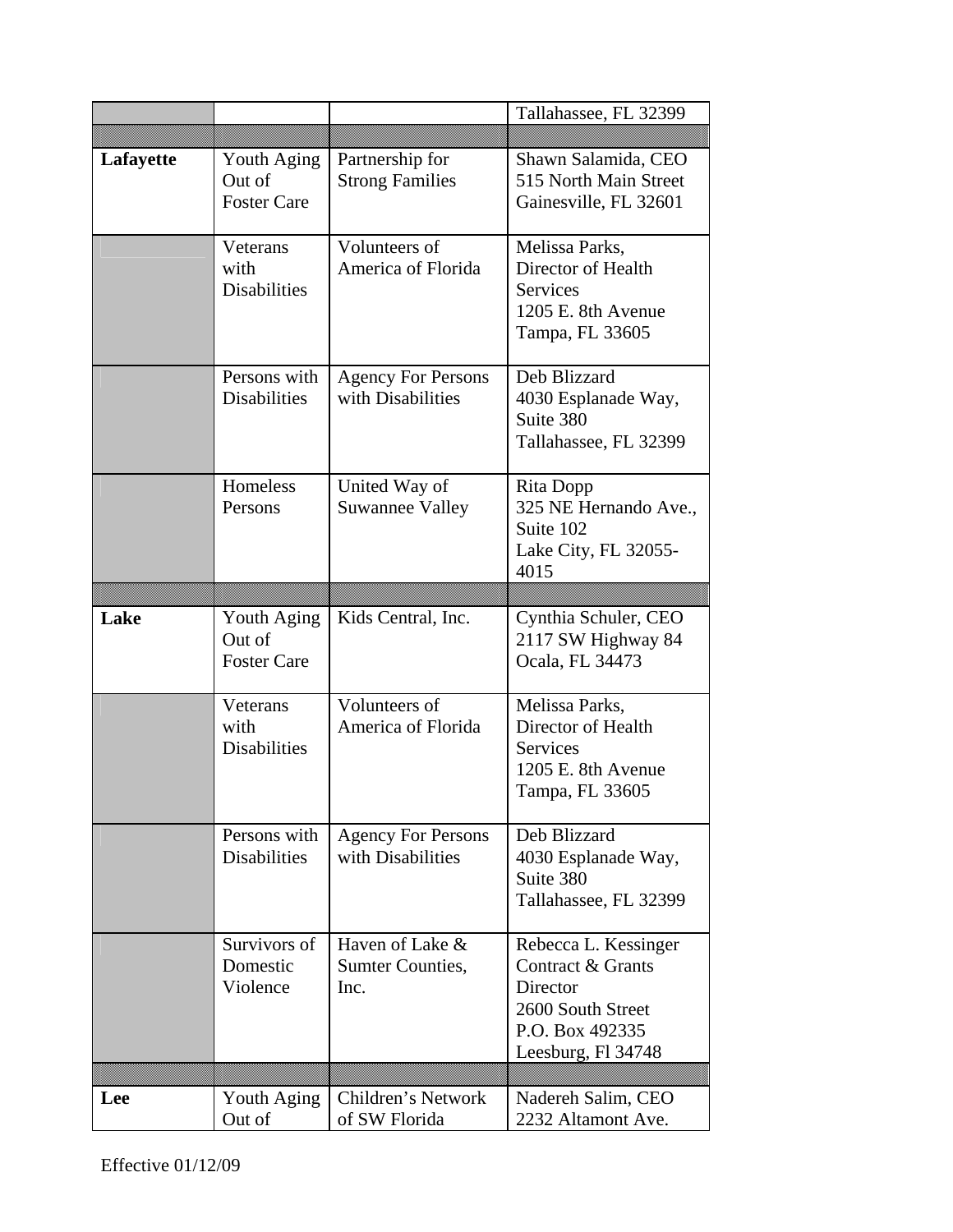|      | <b>Foster Care</b>                          |                                                | Fort Myers, FL 33901                                                                             |
|------|---------------------------------------------|------------------------------------------------|--------------------------------------------------------------------------------------------------|
|      | Veterans<br>with<br><b>Disabilities</b>     | Volunteers of<br>America of Florida            | Melissa Parks,<br>Director of Health<br><b>Services</b><br>1205 E. 8th Avenue<br>Tampa, FL 33605 |
|      | Persons with<br><b>Disabilities</b>         | <b>Agency For Persons</b><br>with Disabilities | Deb Blizzard<br>4030 Esplanade Way,<br>Suite 380<br>Tallahassee, FL 32399                        |
|      | Survivors of<br>Domestic<br>Violence        | <b>Abuse Counseling</b><br>and Treatment, Inc. | Jennifer L. Benton,<br><b>CEO</b><br>P.O. Box 60401<br>Fort Myers, Florida<br>33906              |
|      |                                             |                                                |                                                                                                  |
| Leon | Youth Aging<br>Out of<br><b>Foster Care</b> | <b>Big Bend</b><br>Community-Based<br>Care     | Mike Watkins, CEO<br>525 North Martin<br>Luther King Blvd.<br>Tallahassee, FL 32301              |
|      | Veterans<br>with<br><b>Disabilities</b>     | Volunteers of<br>America of Florida            | Melissa Parks,<br>Director of Health<br><b>Services</b><br>1205 E. 8th Avenue<br>Tampa, FL 33605 |
|      | Persons with<br><b>Disabilities</b>         | <b>Agency For Persons</b><br>with Disabilities | Deb Blizzard<br>4030 Esplanade Way,<br>Suite 380<br>Tallahassee, FL 32399                        |
|      |                                             |                                                |                                                                                                  |
| Levy | Youth Aging<br>Out of<br><b>Foster Care</b> | Partnership for<br><b>Strong Families</b>      | Shawn Salamida, CEO<br>515 North Main Street<br>Gainesville, FL 32601                            |
|      | Veteranss<br>with<br><b>Disabilities</b>    | Volunteers of<br>America of Florida            | Melissa Parks,<br>Director of Health<br><b>Services</b><br>1205 E. 8th Avenue<br>Tampa, FL 33605 |
|      | Persons with                                | <b>Agency For Persons</b>                      | Deb Blizzard                                                                                     |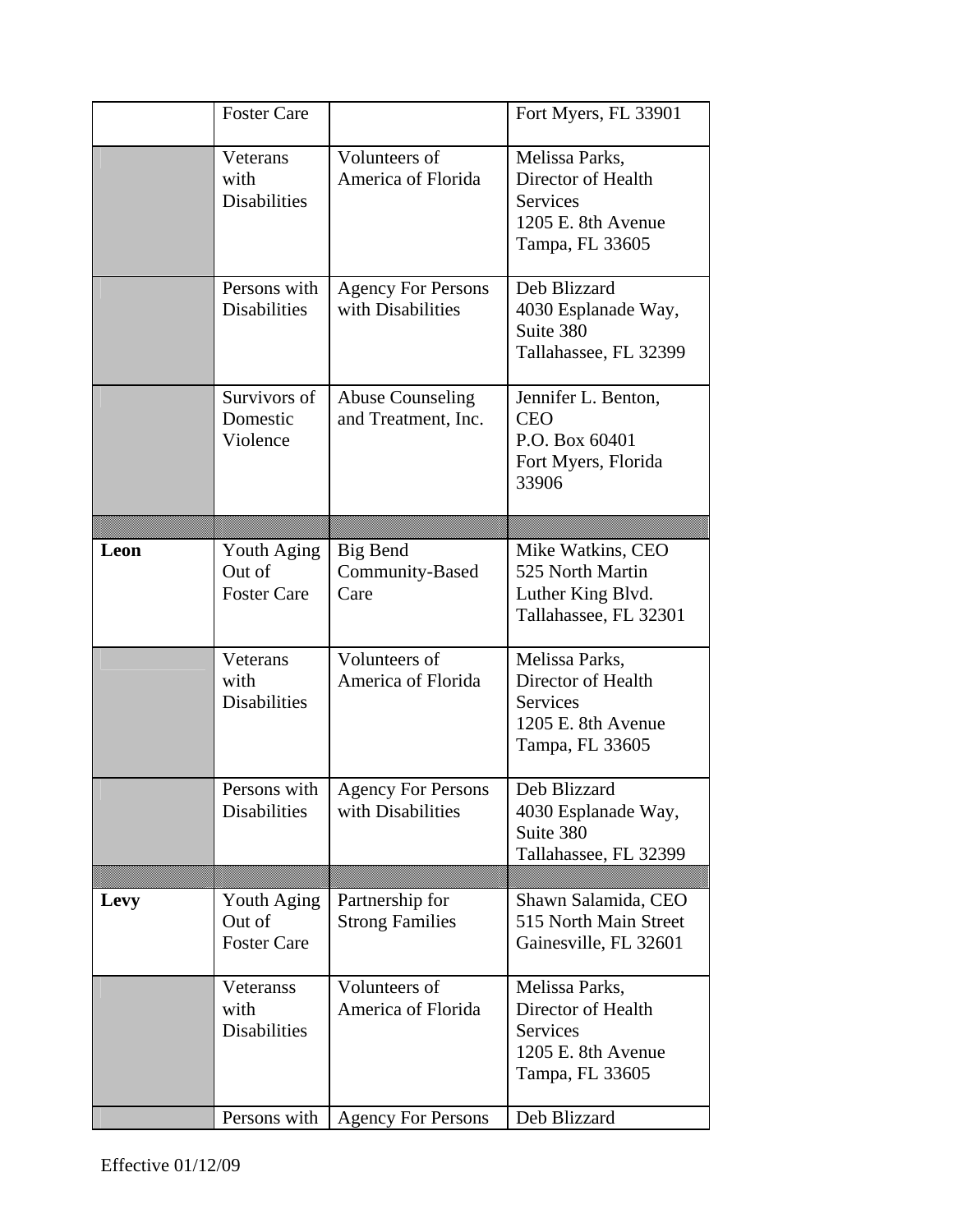|                | <b>Disabilities</b>                 | with Disabilities                              | 4030 Esplanade Way,                        |
|----------------|-------------------------------------|------------------------------------------------|--------------------------------------------|
|                |                                     |                                                | Suite 380<br>Tallahassee, FL 32399         |
|                |                                     |                                                |                                            |
|                | Homeless                            | Coalition for the                              | Fr. Jim Wright                             |
|                | Persons                             | Homeless & Hungry                              | 703 NE 1st Street<br>Gainesville, FL 32601 |
|                |                                     |                                                |                                            |
| <b>Liberty</b> | Youth Aging                         | Big Bend                                       | Mike Watkins, CEO                          |
|                | Out of<br><b>Foster Care</b>        | Community-Based<br>Care                        | 525 North Martin<br>Luther King Blvd.      |
|                |                                     |                                                | Tallahassee, FL 32301                      |
|                |                                     |                                                |                                            |
|                | Veterans<br>with                    | Volunteers of<br>America of Florida            | Melissa Parks,<br>Director of Health       |
|                | <b>Disabilities</b>                 |                                                | <b>Services</b>                            |
|                |                                     |                                                | 1205 E. 8th Avenue                         |
|                |                                     |                                                | Tampa, FL 33605                            |
|                | Persons with                        | <b>Agency For Persons</b>                      | Deb Blizzard                               |
|                | <b>Disabilities</b>                 | with Disabilities                              | 4030 Esplanade Way,                        |
|                |                                     |                                                | Suite 380                                  |
|                |                                     |                                                | Tallahassee, FL 32399                      |
|                |                                     |                                                |                                            |
| <b>Madison</b> | Youth Aging                         |                                                | Shawn Salamida, CEO                        |
|                | Out of                              | Partnership for<br><b>Strong Families</b>      | 515 North Main Street                      |
|                | <b>Foster Care</b>                  |                                                | Gainesville, FL 32601                      |
|                | Veterans                            | Volunteers of                                  | Melissa Parks,                             |
|                | with                                | America of Florida                             | Director of Health                         |
|                | <b>Disabilities</b>                 |                                                | Services<br>1205 E. 8th Avenue             |
|                |                                     |                                                | Tampa, FL 33605                            |
|                |                                     |                                                |                                            |
|                | Persons with<br><b>Disabilities</b> | <b>Agency For Persons</b><br>with Disabilities | Deb Blizzard                               |
|                |                                     |                                                | 4030 Esplanade Way,<br>Suite 380           |
|                |                                     |                                                | Tallahassee, FL 32399                      |
|                |                                     |                                                |                                            |
| <b>Manatee</b> | Youth Aging<br>Out of               | Sarasota Family                                | Carl Weinrich, CEO                         |
|                | <b>Foster Care</b>                  | YMCA, Inc.                                     | One South School Ave.,<br>Suite 301        |
|                |                                     |                                                | Sarasota, Fl 34237                         |
|                | Veterans                            | Volunteers of                                  | Melissa Parks,                             |
|                | with<br><b>Disabilities</b>         | America of Florida                             | Director of Health<br>Services             |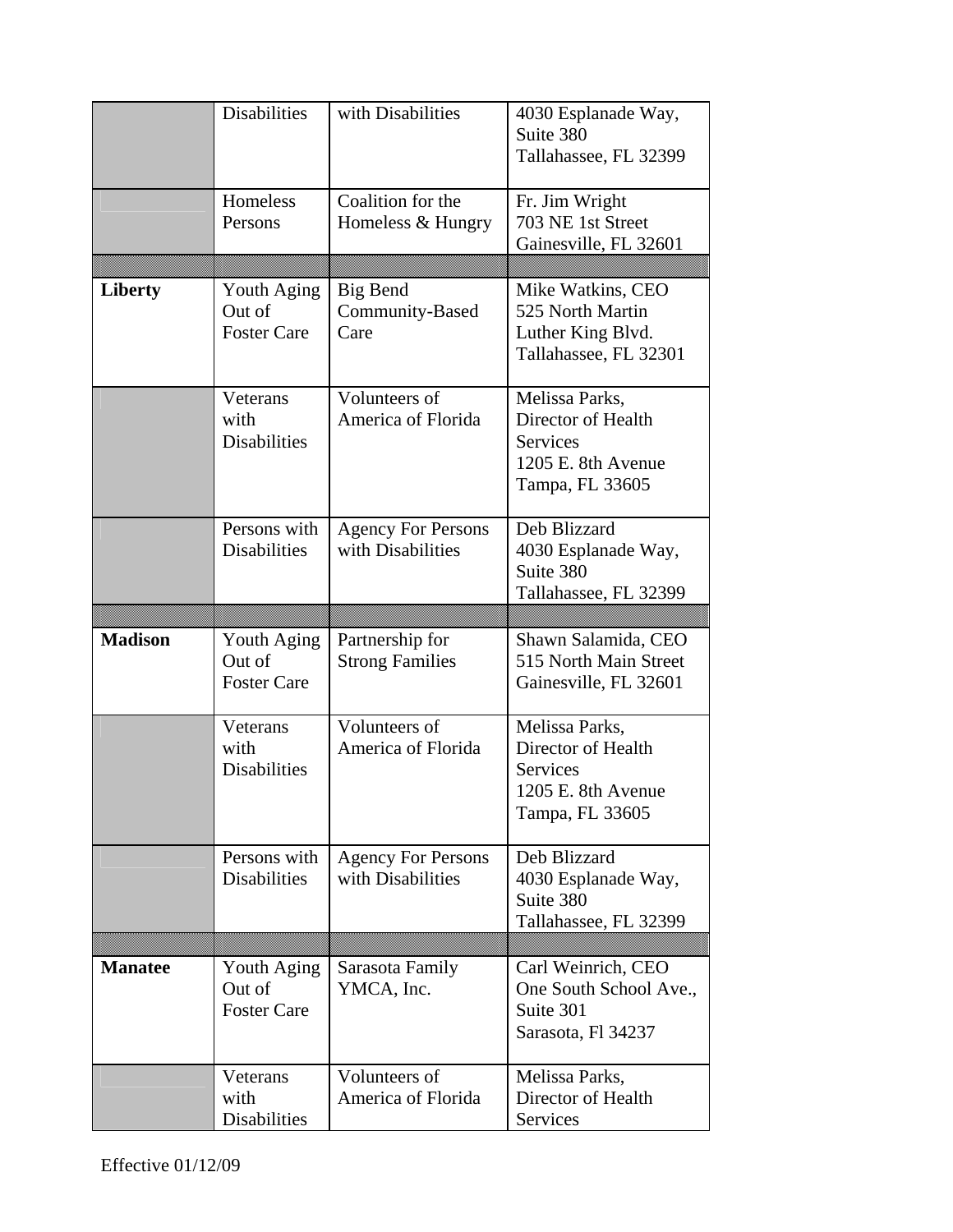|               |                                             |                                                    | 1205 E. 8th Avenue<br>Tampa, FL 33605                                                                    |
|---------------|---------------------------------------------|----------------------------------------------------|----------------------------------------------------------------------------------------------------------|
|               | Persons with<br><b>Disabilities</b>         | <b>Agency For Persons</b><br>with Disabilities     | Deb Blizzard<br>4030 Esplanade Way,<br>Suite 380<br>Tallahassee, FL 32399                                |
|               | Survivors of<br>Domestic<br>Violence        | <b>Hope Family Service</b><br>Inc.                 | Dawn Bryant<br>PO Box 1624<br>Bradenton, FL 34206                                                        |
|               | Homeless<br>Persons                         | <b>Suncoast Partnership</b><br>to End Homelessness | <b>Richard Martin</b><br><b>Executive Director</b><br>1445 2nd St.<br>Sarasota, FL 34236                 |
| <b>Marion</b> |                                             | Kids Central, Inc.                                 | Cynthia Schuler, CEO                                                                                     |
|               | Youth Aging<br>Out of<br><b>Foster Care</b> |                                                    | 2117 SW Highway 84<br>Ocala, FL 34473                                                                    |
|               | Veterans<br>with<br><b>Disabilities</b>     | Volunteers of<br>America of Florida                | Melissa Parks,<br>Director of Health<br><b>Services</b><br>1205 E. 8th Avenue<br>Tampa, FL 33605         |
|               | Persons with<br><b>Disabilities</b>         | <b>Agency For Persons</b><br>with Disabilities     | Deb Blizzard<br>4030 Esplanade Way,<br>Suite 380<br>Tallahassee, FL 32399                                |
|               |                                             |                                                    |                                                                                                          |
| <b>Martin</b> | Youth Aging<br>Out of<br><b>Foster Care</b> | <b>United For</b><br>Families Inc.                 | Christine Demetriades,<br><b>CEO</b><br>10570 S Federal Hwy,<br>Suite 300<br>Port St. Lucie, FL<br>34952 |
|               | Veterans<br>with<br><b>Disabilities</b>     | Volunteers of<br>America of Florida                | Melissa Parks,<br>Director of Health<br><b>Services</b><br>1205 E. 8th Avenue<br>Tampa, FL 33605         |
|               | Persons with<br>Disabilities                | <b>Agency For Persons</b><br>with Disabilities     | Deb Blizzard<br>4030 Esplanade Way,                                                                      |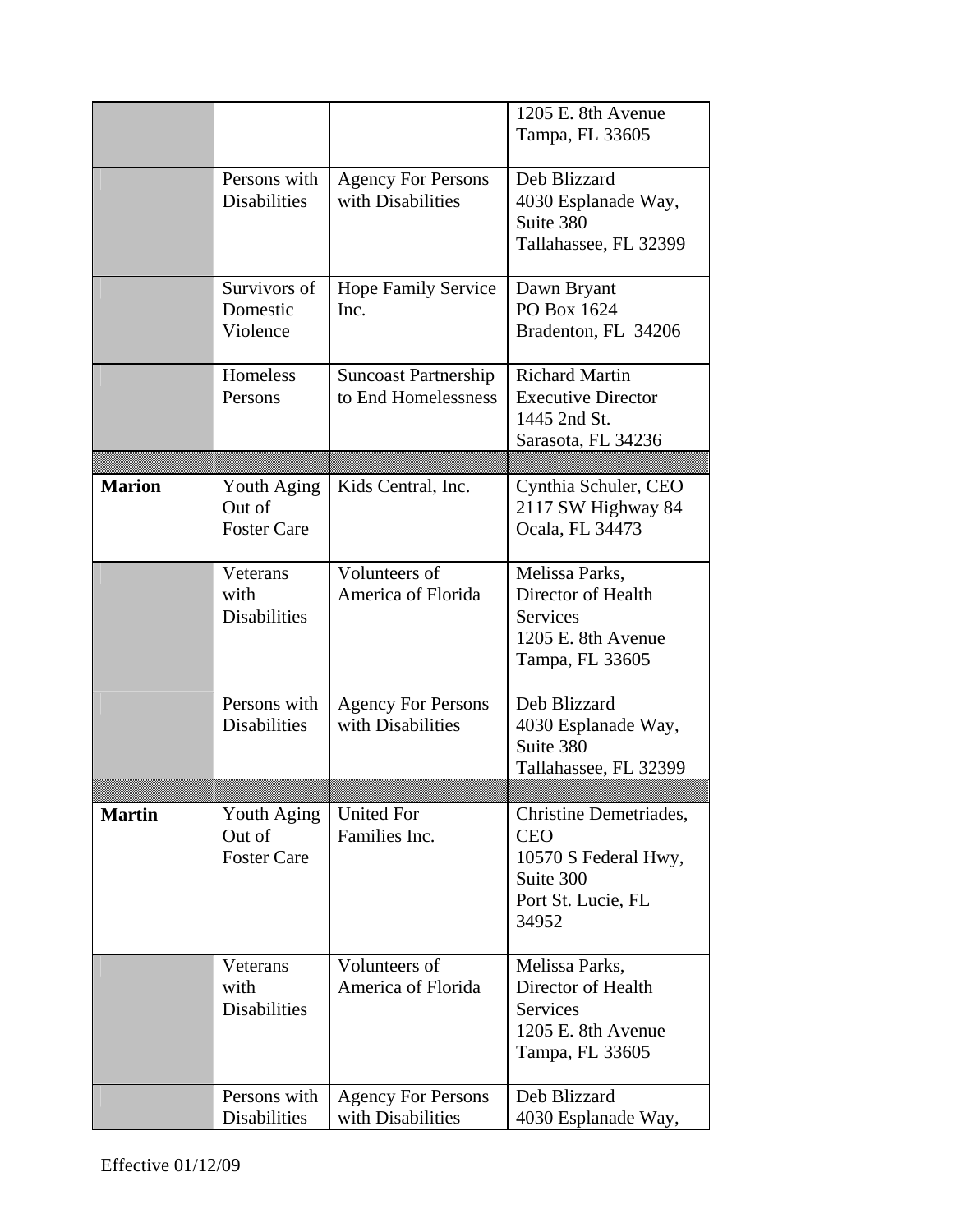|                   |                                             |                                                | Suite 380<br>Tallahassee, FL 32399                                                                   |
|-------------------|---------------------------------------------|------------------------------------------------|------------------------------------------------------------------------------------------------------|
| <b>Miami-Dade</b> | Youth Aging<br>Out of<br><b>Foster Care</b> | Our Kids of<br>Miami-<br>Dade/Monroe, Inc      | Frances Allegra,<br><b>Executive Director</b><br>401 N.W. 2nd Ave.<br>Suite S-212<br>Miami, FL 33128 |
|                   | Veterans<br>with<br><b>Disabilities</b>     | Volunteers of<br>America of Florida            | Melissa Parks,<br>Director of Health<br><b>Services</b><br>1205 E. 8th Avenue<br>Tampa, FL 33605     |
|                   | Persons with<br><b>Disabilities</b>         | <b>Agency For Persons</b><br>with Disabilities | Deb Blizzard<br>4030 Esplanade Way,<br>Suite 380<br>Tallahassee, FL 32399                            |
|                   | Homeless<br>Persons                         | Miami-Dade County<br><b>Homeless Trust</b>     | David Raymond<br><b>Executive Director</b><br>111 NW 1st St,<br>Suite 27-310<br>Miami, FL 33128      |
|                   |                                             |                                                |                                                                                                      |
| <b>Monroe</b>     | Youth Aging<br>Out of<br><b>Foster Care</b> | Our Kids of<br>Miami-<br>Dade/Monroe, Inc      | Frances Allegra,<br><b>Executive Director</b><br>401 N.W. 2nd Ave.<br>Suite S-212<br>Miami, FL 33128 |
|                   | Veterans<br>with<br><b>Disabilities</b>     | Volunteers of<br>America of Florida            | Melissa Parks,<br>Director of Health<br>Services<br>1205 E. 8th Avenue<br>Tampa, FL 33605            |
|                   | Persons with<br><b>Disabilities</b>         | <b>Agency For Persons</b><br>with Disabilities | Deb Blizzard<br>4030 Esplanade Way,<br>Suite 380<br>Tallahassee, FL 32399                            |
|                   | Survivors of<br>Domestic<br>Violence        | Domestic Abuse<br>Shelter, Inc.                | Venita Garvin Valdez,<br><b>CEO</b><br>PO Box 522696<br>Marathon Shores, FL                          |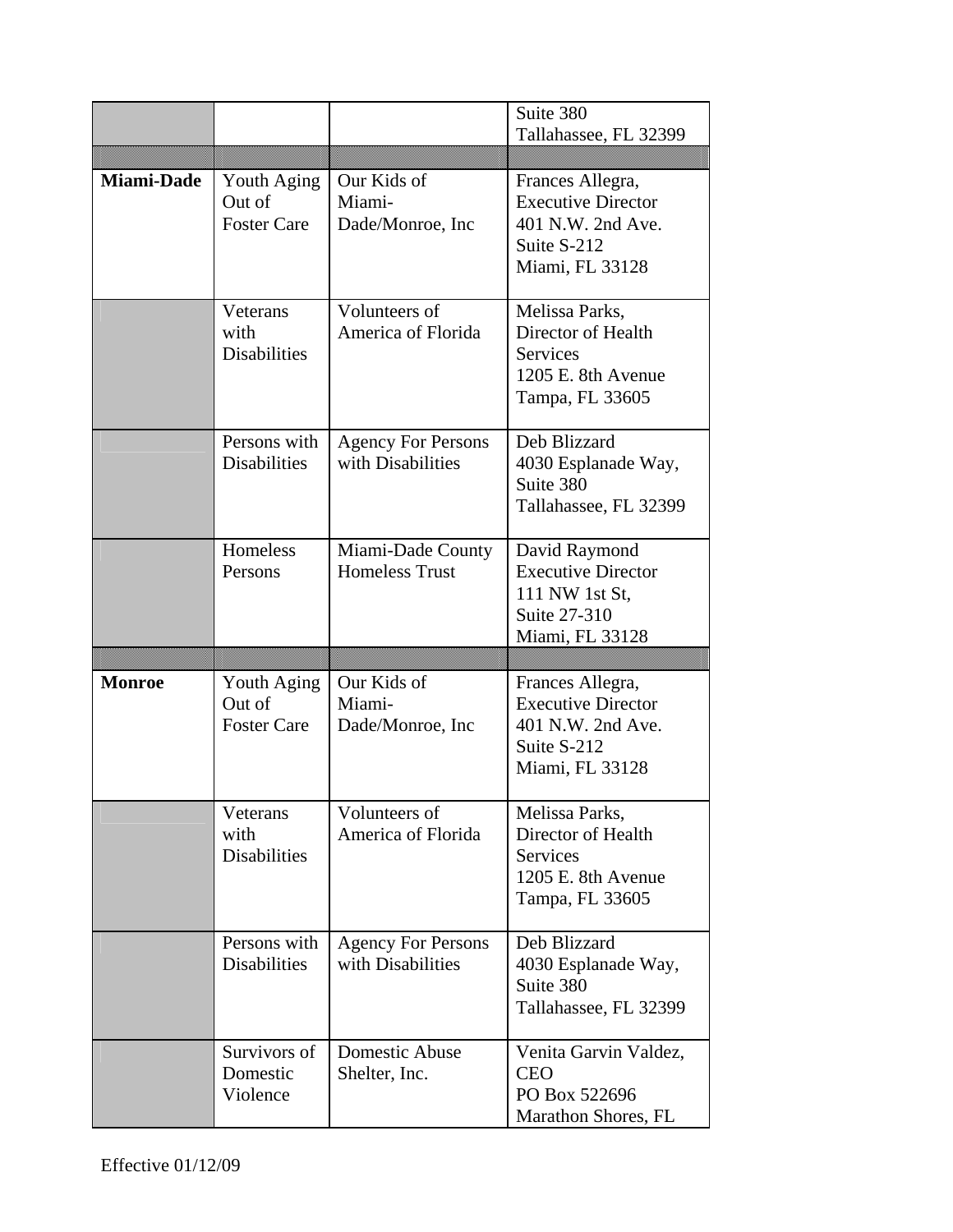|                   |                                             |                                                            | 33052                                                                                            |
|-------------------|---------------------------------------------|------------------------------------------------------------|--------------------------------------------------------------------------------------------------|
|                   | Homeless<br>Persons                         | Southernmost<br><b>Homeless Assistance</b><br>League       | Wendy Coles, ED<br>3106 Flagler Ave<br>Key West, FL 33040                                        |
|                   |                                             |                                                            |                                                                                                  |
| <b>Nassau</b>     | Youth Aging<br>Out of<br><b>Foster Care</b> | <b>Family Support</b><br>Services of North<br>Florida Inc. | Jim Adams, CEO<br>4057 Carmichael Ave.<br>3000 Building, Suite<br>101<br>Jacksonville, FL 32207  |
|                   | Veterans<br>with<br><b>Disabilities</b>     | Volunteers of<br>America of Florida                        | Melissa Parks,<br>Director of Health<br><b>Services</b><br>1205 E. 8th Avenue<br>Tampa, FL 33605 |
|                   | Persons with<br><b>Disabilities</b>         | <b>Agency For Persons</b><br>with Disabilities             | Deb Blizzard<br>4030 Esplanade Way,<br>Suite 380<br>Tallahassee, FL 32399                        |
|                   | Persons with<br><b>Disabilities</b>         | <b>Sutton Place</b><br><b>Behavioral Health</b>            | Laureen Pagel,<br>Acting CEO<br>463142 SR 200<br>Yulee FL, 32097                                 |
|                   |                                             |                                                            |                                                                                                  |
| <b>Okaloosa</b>   | Youth Aging<br>Out of<br><b>Foster Care</b> | Lakeview Center,<br><b>Families First</b><br>Network       | Ann Bernard, Director<br>1221 West Lakeview<br>Avenue<br>Pensacola, Florida<br>32501-1836        |
|                   | Veterans<br>with<br><b>Disabilities</b>     | Volunteers of<br>America of Florida                        | Melissa Parks,<br>Director of Health<br>Services<br>1205 E. 8th Avenue<br>Tampa, FL 33605        |
|                   | Persons with<br><b>Disabilities</b>         | <b>Agency For Persons</b><br>with Disabilities             | Deb Blizzard<br>4030 Esplanade Way,<br>Suite 380<br>Tallahassee, FL 32399                        |
|                   |                                             |                                                            |                                                                                                  |
| <b>Okeechobee</b> | Youth Aging   United For                    |                                                            | Christine Demetriades,                                                                           |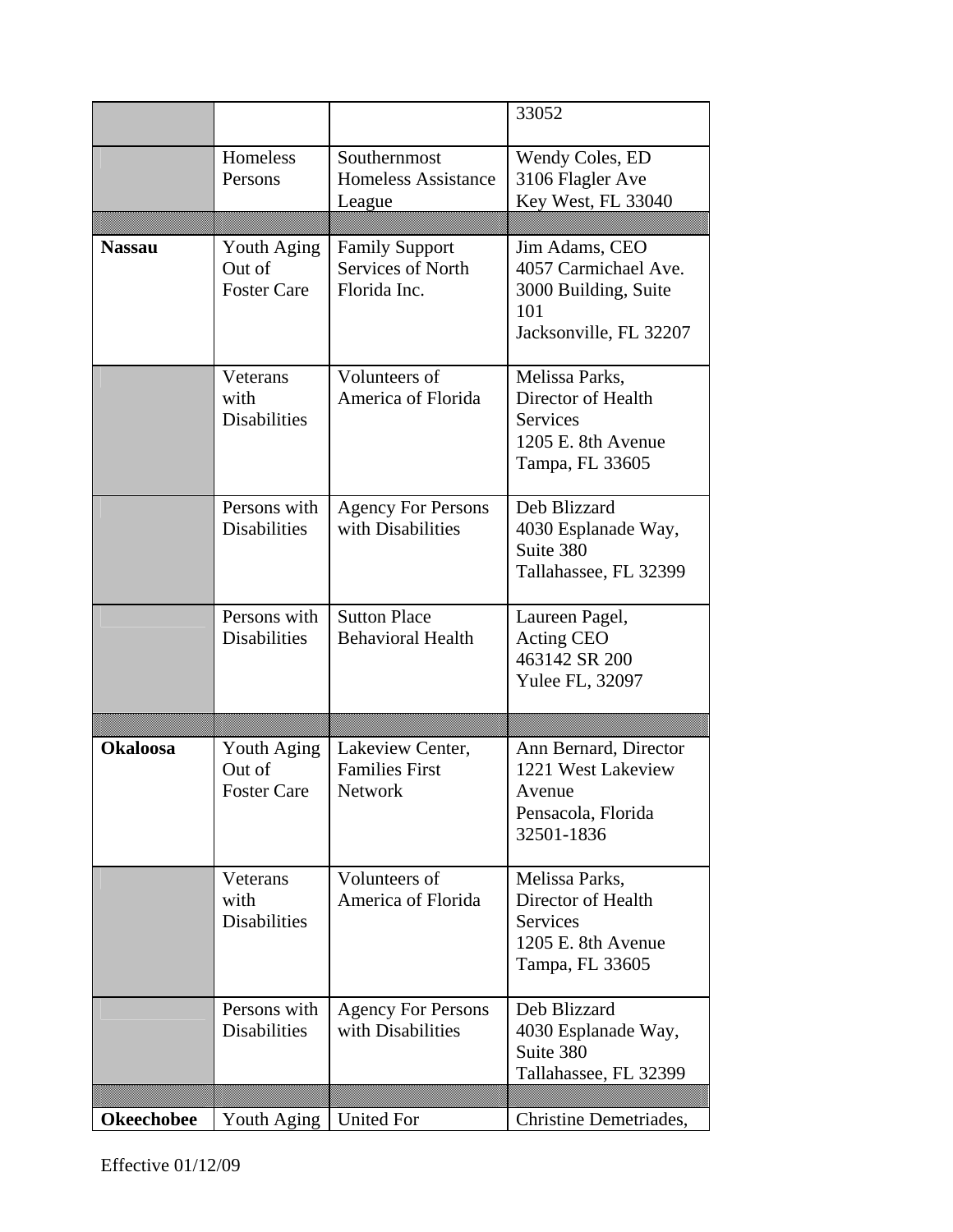|                | Out of<br><b>Foster Care</b><br>Veterans    | Families Inc.<br>Volunteers of                                   | <b>CEO</b><br>10570 S Federal Hwy,<br>Suite 300<br>Port St. Lucie, FL<br>34952<br>Melissa Parks,         |
|----------------|---------------------------------------------|------------------------------------------------------------------|----------------------------------------------------------------------------------------------------------|
|                | with<br><b>Disabilities</b>                 | America of Florida                                               | Director of Health<br><b>Services</b><br>1205 E. 8th Avenue<br>Tampa, FL 33605                           |
|                | Persons with<br><b>Disabilities</b>         | <b>Agency For Persons</b><br>with Disabilities                   | Deb Blizzard<br>4030 Esplanade Way,<br>Suite 380<br>Tallahassee, FL 32399                                |
| Orange         | Youth Aging<br>Out of<br><b>Foster Care</b> | Family Services of<br>Metro-Orlando, Inc.                        | Greg Kurth, E.VP<br>2600 Technology Dr.<br>Suite 1129<br>Orlando, FL 32808                               |
|                | Veterans<br>with<br><b>Disabilities</b>     | Volunteers of<br>America of Florida                              | Melissa Parks,<br>Director of Health<br><b>Services</b><br>1205 E. 8th Avenue<br>Tampa, FL 33605         |
|                | Persons with<br><b>Disabilities</b>         | <b>Agency For Persons</b><br>with Disabilities                   | Deb Blizzard<br>4030 Esplanade Way,<br>Suite 380<br>Tallahassee, FL 32399                                |
|                | Homeless<br>Persons                         | <b>Homeless Services</b><br><b>Network of Central</b><br>Florida | Cathy Jackson,<br><b>Executive Director</b><br>1510 E. Colonial Dr.,<br>Suite 201-W<br>Orlando, FL 32803 |
|                | Survivors of<br>Domestic<br>Violence        | <b>Harbor House</b>                                              | Carol Wick<br>PO Box 680748<br>Orlando, FL 32868-<br>0748                                                |
| <b>Osceola</b> | Youth Aging<br>Out of<br><b>Foster Care</b> | Family Services of<br>Metro-Orlando, Inc.                        | Greg Kurth, E.VP<br>2600 Technology Dr.<br>Suite 1129                                                    |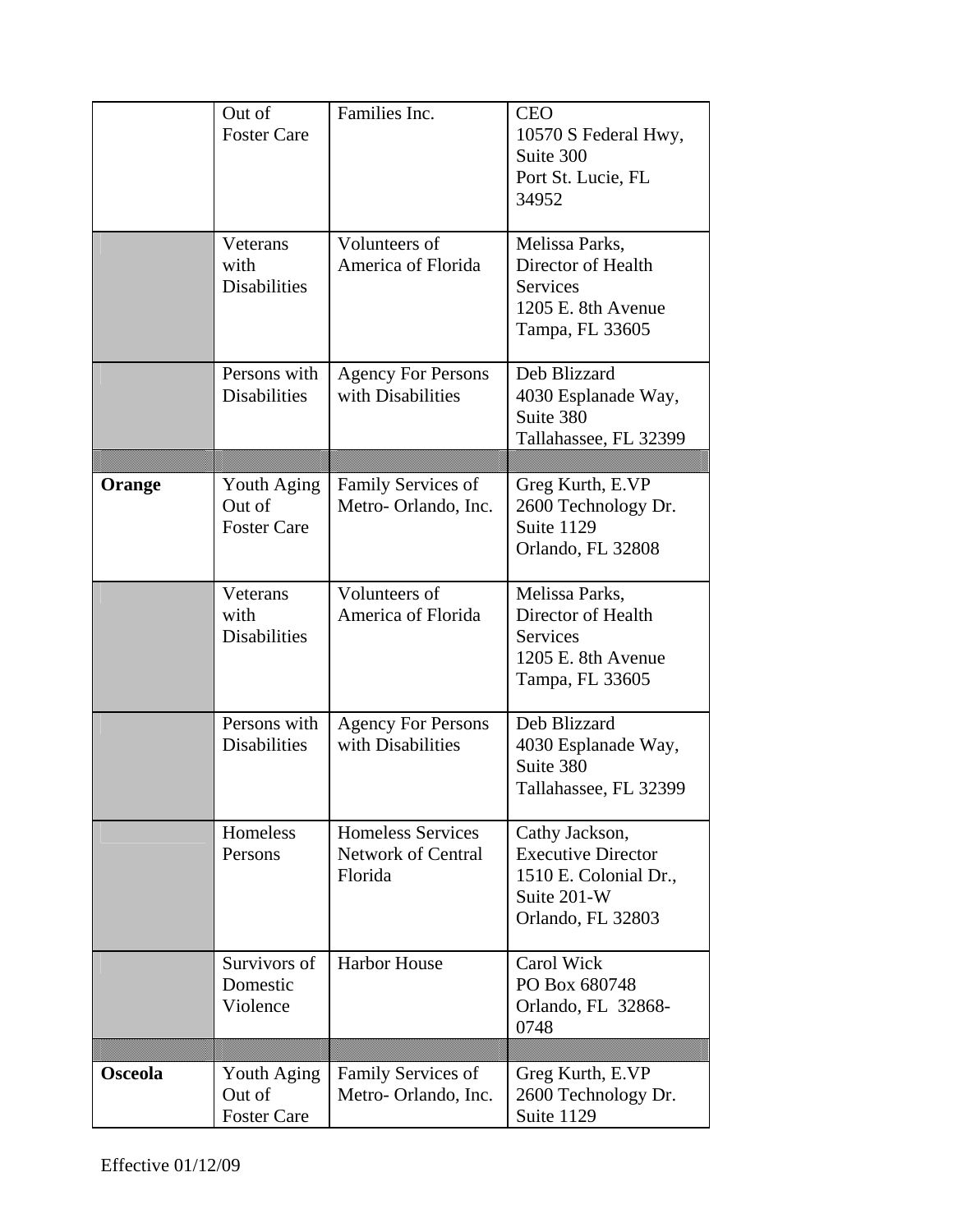|                   |                                             |                                                                        | Orlando, FL 32808                                                                                              |
|-------------------|---------------------------------------------|------------------------------------------------------------------------|----------------------------------------------------------------------------------------------------------------|
|                   | Veterans<br>with<br><b>Disabilities</b>     | Volunteers of<br>America of Florida                                    | Melissa Parks,<br>Director of Health<br><b>Services</b><br>1205 E. 8th Avenue<br>Tampa, FL 33605               |
|                   | Persons with<br><b>Disabilities</b>         | <b>Agency For Persons</b><br>with Disabilities                         | Deb Blizzard<br>4030 Esplanade Way,<br>Suite 380<br>Tallahassee, FL 32399                                      |
|                   | Persons with<br><b>Disabilities</b>         | Osceola Mental<br>Health d/b/a: Park<br>Place Behavioral<br>Healthcare | <b>Jim Shanks</b><br>206 Park Place Blvd.<br>Kissimmee, FL 34741                                               |
|                   | Homeless<br>Persons                         | <b>Homeless Services</b><br><b>Network of Central</b><br>Florida       | Cathy Jackson,<br><b>Executive Director</b><br>1510 E. Colonial Dr.,<br>Suite 201-W<br>Orlando, FL 32803       |
|                   |                                             |                                                                        |                                                                                                                |
|                   |                                             |                                                                        |                                                                                                                |
| <b>Palm Beach</b> | Youth Aging<br>Out of<br><b>Foster Care</b> | Child and Family<br>Connections, Inc.                                  | Judith Warren, CEO<br>4100 Okeechobee Blvd.<br>West Palm Beach,<br>Florida 33409                               |
|                   | Veterans<br>with<br><b>Disabilities</b>     | Volunteers of<br>America of Florida                                    | Melissa Parks,<br>Director of Health<br>Services<br>1205 E. 8th Avenue<br>Tampa, FL 33605                      |
|                   | Persons with<br><b>Disabilities</b>         | <b>Agency For Persons</b><br>with Disabilities                         | Deb Blizzard<br>4030 Esplanade Way,<br>Suite 380<br>Tallahassee, FL 32399                                      |
|                   | Persons with<br><b>Disabilities</b>         | Housing Partnership,<br>Inc.                                           | Patrick McNamara,<br><b>LCSW</b><br>President & CEO<br>2001 W. Blue Heron<br>Blvd., Riviera Beach,<br>FL 33404 |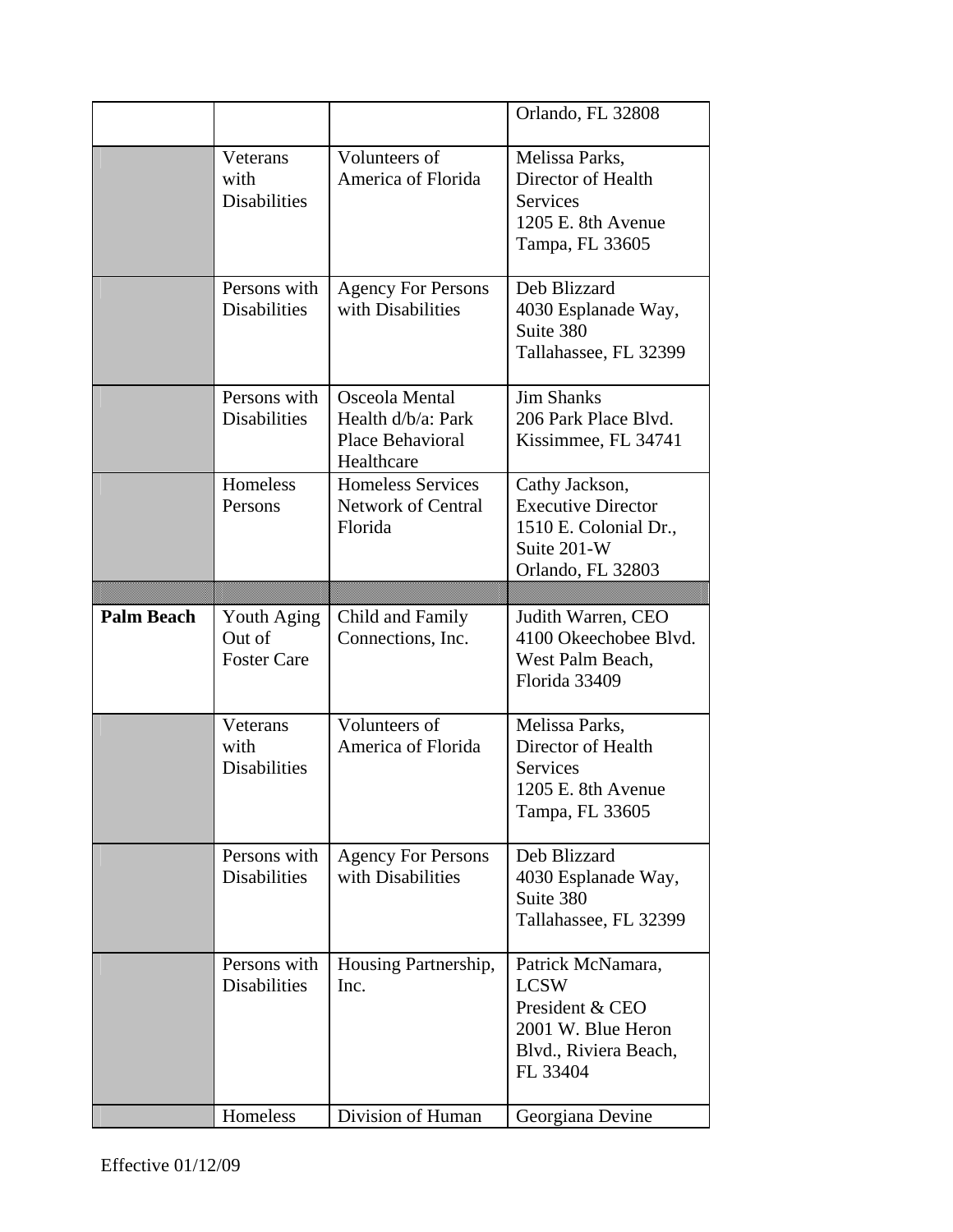|                 | Persons                                     | Services of Palm<br><b>Beach County</b>                 | 810 Datura Street,<br>Suite 350<br>West Palm Beach, FL<br>33401                                  |
|-----------------|---------------------------------------------|---------------------------------------------------------|--------------------------------------------------------------------------------------------------|
|                 |                                             |                                                         |                                                                                                  |
| Pasco           | Youth Aging<br>Out of<br><b>Foster Care</b> | Eckerd<br>Community<br><b>Alternatives</b>              | Marcie Biddleman, VP<br>100 N. Starcrest Dr.<br>Clearwater, FL 33765                             |
|                 | Veterans<br>with<br><b>Disabilities</b>     | Volunteers of<br>America of Florida                     | Melissa Parks,<br>Director of Health<br><b>Services</b><br>1205 E. 8th Avenue<br>Tampa, FL 33605 |
|                 | Persons with<br><b>Disabilities</b>         | <b>Agency For Persons</b><br>with Disabilities          | Deb Blizzard<br>4030 Esplanade Way,<br>Suite 380<br>Tallahassee, FL 32399                        |
|                 | Homeless<br>Persons                         | Coalition for the<br><b>Homeless of Pasco</b><br>County | Eugene Williams<br>P.O. Box 757<br>New Port Richey, FL.<br>34656-0757                            |
|                 |                                             |                                                         |                                                                                                  |
| <b>Pinellas</b> | Youth Aging<br>Out of<br><b>Foster Care</b> | Eckerd<br>Community<br><b>Alternatives</b>              | Marcie Biddleman, VP<br>100 N. Starcrest Dr.<br>Clearwater, FL 33765                             |
|                 | Veterans<br>with<br><b>Disabilities</b>     | Volunteers of<br>America of Florida                     | Melissa Parks,<br>Director of Health<br>Services<br>1205 E. 8th Avenue<br>Tampa, FL 33605        |
|                 | Persons with<br><b>Disabilities</b>         | <b>Agency For Persons</b><br>with Disabilities          | Deb Blizzard<br>4030 Esplanade Way,<br>Suite 380<br>Tallahassee, FL 32399                        |
|                 | Survivors of<br>Domestic<br>Violence        | <b>CASA</b>                                             | Linda A. Osmundson<br><b>Executive Director</b><br>PO Box 414,                                   |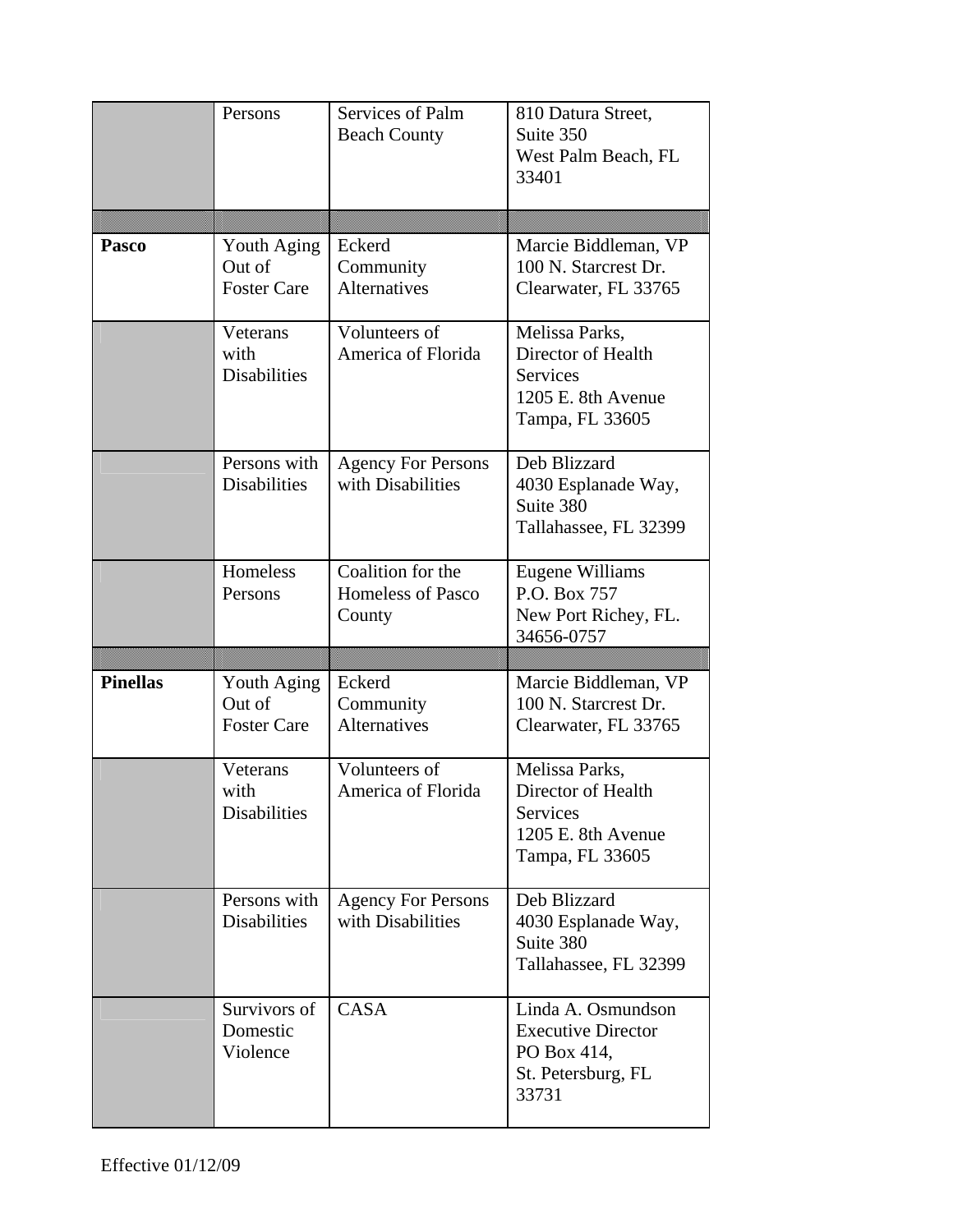| <b>Polk</b>   | Youth Aging<br>Out of<br><b>Foster Care</b> | <b>Heartland For</b><br>Children                       | Teri Saunders, CEO<br>P.O. Box 1017<br>1239 East main St.<br>Bartow, FL 33831                    |
|---------------|---------------------------------------------|--------------------------------------------------------|--------------------------------------------------------------------------------------------------|
|               | Veterans<br>with<br><b>Disabilities</b>     | Volunteers of<br>America of Florida                    | Melissa Parks,<br>Director of Health<br><b>Services</b><br>1205 E. 8th Avenue<br>Tampa, FL 33605 |
|               | Persons with<br><b>Disabilities</b>         | <b>Agency For Persons</b><br>with Disabilities         | Deb Blizzard<br>4030 Esplanade Way,<br>Suite 380<br>Tallahassee, FL 32399                        |
|               | Survivors of<br>Domestic<br>Violence        | Peace River Center                                     | Bennie W. Allred,<br><b>Senior Clinical Director</b><br>P.O. Box 1559<br>Bartow, FL 33831-1559   |
|               |                                             |                                                        |                                                                                                  |
| <b>Putnam</b> | Youth Aging<br>Out of<br><b>Foster Care</b> | Community<br>Partnership for<br>Children, Inc.         | Ron Zychowski, CEO<br>160 N. Beach St.<br>Daytona Beach FL<br>32114                              |
|               | Veterans<br>with<br><b>Disabilities</b>     | Volunteers of<br>America of Florida                    | Melissa Parks,<br>Director of Health<br>Services<br>1205 E. 8th Avenue<br>Tampa, FL 33605        |
|               | Persons with<br><b>Disabilities</b>         | <b>Agency For Persons</b><br>with Disabilities         | Deb Blizzard<br>4030 Esplanade Way,<br>Suite 380<br>Tallahassee, FL 32399                        |
|               | Homeless<br>Persons                         | Coalition for the<br>Homeless & Hungry                 | Fr. Jim Wright<br>703 NE 1st Street<br>Gainesville, FL 32601                                     |
|               | Survivors of<br>Domestic<br>Violence        | Lee Conlee House<br><b>Domestic Violence</b><br>Center | Beth O'Grady<br>Lee Conlee House<br>PO Box 2558<br>Palatka, FL 32177                             |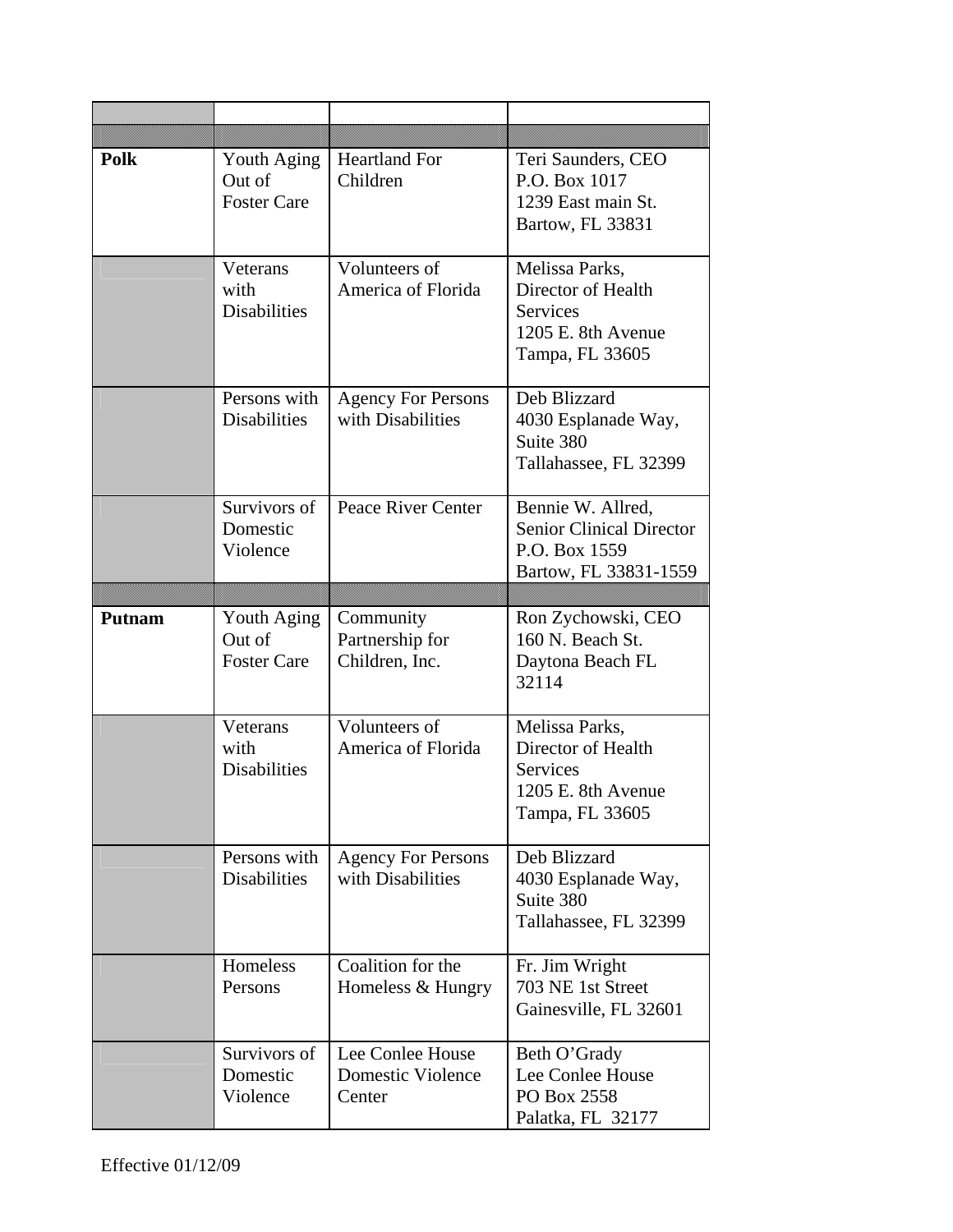| <b>Santa Rosa</b> | Youth Aging<br>Out of<br><b>Foster Care</b> | Lakeview Center,<br><b>Families First</b><br><b>Network</b> | Ann Bernard, Director<br>1221 West Lakeview<br>Avenue<br>Pensacola, Florida<br>32501-1836        |
|-------------------|---------------------------------------------|-------------------------------------------------------------|--------------------------------------------------------------------------------------------------|
|                   | Veterans<br>with<br><b>Disabilities</b>     | Volunteers of<br>America of Florida                         | Melissa Parks,<br>Director of Health<br><b>Services</b><br>1205 E. 8th Avenue<br>Tampa, FL 33605 |
|                   | Persons with<br><b>Disabilities</b>         | <b>Agency For Persons</b><br>with Disabilities              | Deb Blizzard<br>4030 Esplanade Way,<br>Suite 380<br>Tallahassee, FL 32399                        |
|                   |                                             |                                                             |                                                                                                  |
| <b>Sarasota</b>   | Youth Aging<br>Out of<br><b>Foster Care</b> | Sarasota Family<br>YMCA, Inc.                               | Carl Weinrich, CEO<br>One South School Ave.,<br>Suite 301<br>Sarasota, Fl 34237                  |
|                   | Veterans<br>with<br><b>Disabilities</b>     | Volunteers of<br>America of Florida                         | Melissa Parks,<br>Director of Health<br><b>Services</b><br>1205 E. 8th Avenue<br>Tampa, FL 33605 |
|                   | Persons with<br><b>Disabilities</b>         | <b>Agency For Persons</b><br>with Disabilities              | Deb Blizzard<br>4030 Esplanade Way,<br>Suite 380<br>Tallahassee, FL 32399                        |
|                   | Homeless<br>Persons                         | <b>Suncoast Partnership</b><br>to End Homelessness          | <b>Richard Martin</b><br><b>Executive Director</b><br>1445 2nd St.<br>Sarasota, FL 34236         |
|                   |                                             |                                                             |                                                                                                  |
| <b>Seminole</b>   | Youth Aging<br>Out of<br><b>Foster Care</b> | <b>Community Based</b><br>Care of Seminole<br>Inc           | Glen Casel, CEO<br>117 East Lake Mary<br>Blvd.<br>Sanford, FL 32773                              |
|                   | Veterans<br>with<br><b>Disabilities</b>     | Volunteers of<br>America of Florida                         | Melissa Parks,<br>Director of Health<br>Services                                                 |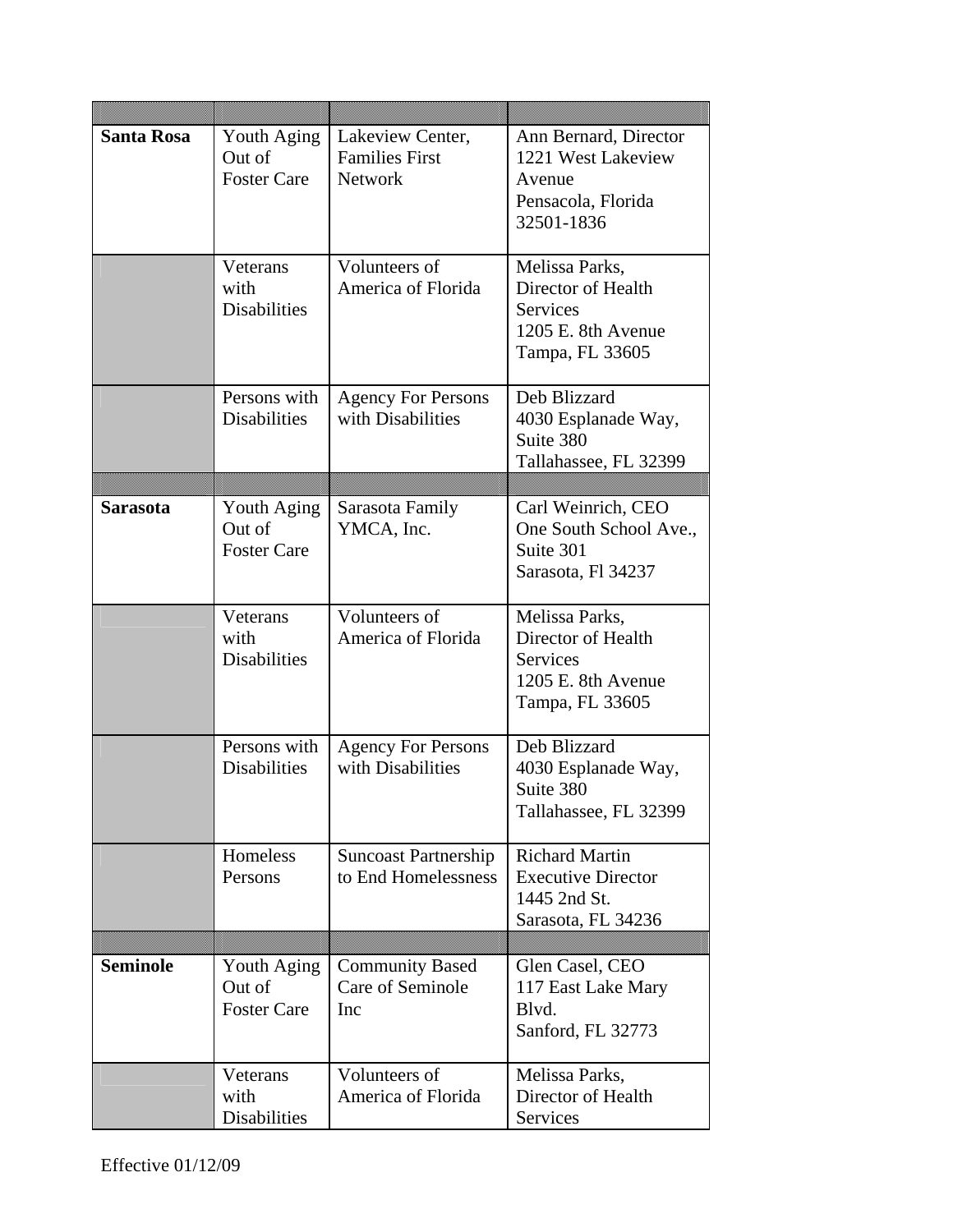|                  |                                             |                                                                   | 1205 E. 8th Avenue<br>Tampa, FL 33605                                                                                                 |
|------------------|---------------------------------------------|-------------------------------------------------------------------|---------------------------------------------------------------------------------------------------------------------------------------|
|                  | Persons with<br><b>Disabilities</b>         | <b>Agency For Persons</b><br>with Disabilities                    | Deb Blizzard<br>4030 Esplanade Way,<br>Suite 380<br>Tallahassee, FL 32399                                                             |
|                  | Persons with<br><b>Disabilities</b>         | Seminole<br><b>Community Mental</b><br>Health Center, Inc.        | James Berko<br>237 Fernwood Blyd.<br>Fern Park, FL 32730                                                                              |
|                  | Homeless<br>Persons                         | <b>Homeless Services</b><br><b>Network of Central</b><br>Florida  | Cathy Jackson,<br><b>Executive Director</b><br>1510 E. Colonial Dr.,<br>Suite 201-W<br>Orlando, FL 32803                              |
|                  | Survivors of<br>Domestic<br>Violence        | SafeHouse of<br>Seminole                                          | Jeanne Gold, ED<br>PO Box 2921<br>Sanford, FL 32772                                                                                   |
|                  |                                             |                                                                   |                                                                                                                                       |
| <b>St. Johns</b> | Youth Aging<br>Out of<br><b>Foster Care</b> | <b>St Johns County</b><br><b>Board of County</b><br>Commissioners | Maria Colavito,<br>CBC & Health &<br>Human<br><b>Services Director</b><br>1955 U.S. 1 South Suite<br>$B-6$<br>St. Augustine, FL 32086 |
|                  | Veterans<br>with<br><b>Disabilities</b>     | Volunteers of<br>America of Florida                               | Melissa Parks,<br>Director of Health<br>Services<br>1205 E. 8th Avenue<br>Tampa, FL 33605                                             |
|                  | Persons with<br><b>Disabilities</b>         | <b>Agency For Persons</b><br>with Disabilities                    | Deb Blizzard<br>4030 Esplanade Way,<br>Suite 380<br>Tallahassee, FL 32399                                                             |
|                  |                                             |                                                                   |                                                                                                                                       |
| <b>St. Lucie</b> | Youth Aging<br>Out of<br><b>Foster Care</b> | <b>United For</b><br>Families Inc.                                | Christine Demetriades,<br><b>CEO</b><br>10570 S Federal Hwy,<br>Suite 300<br>Port St. Lucie, FL                                       |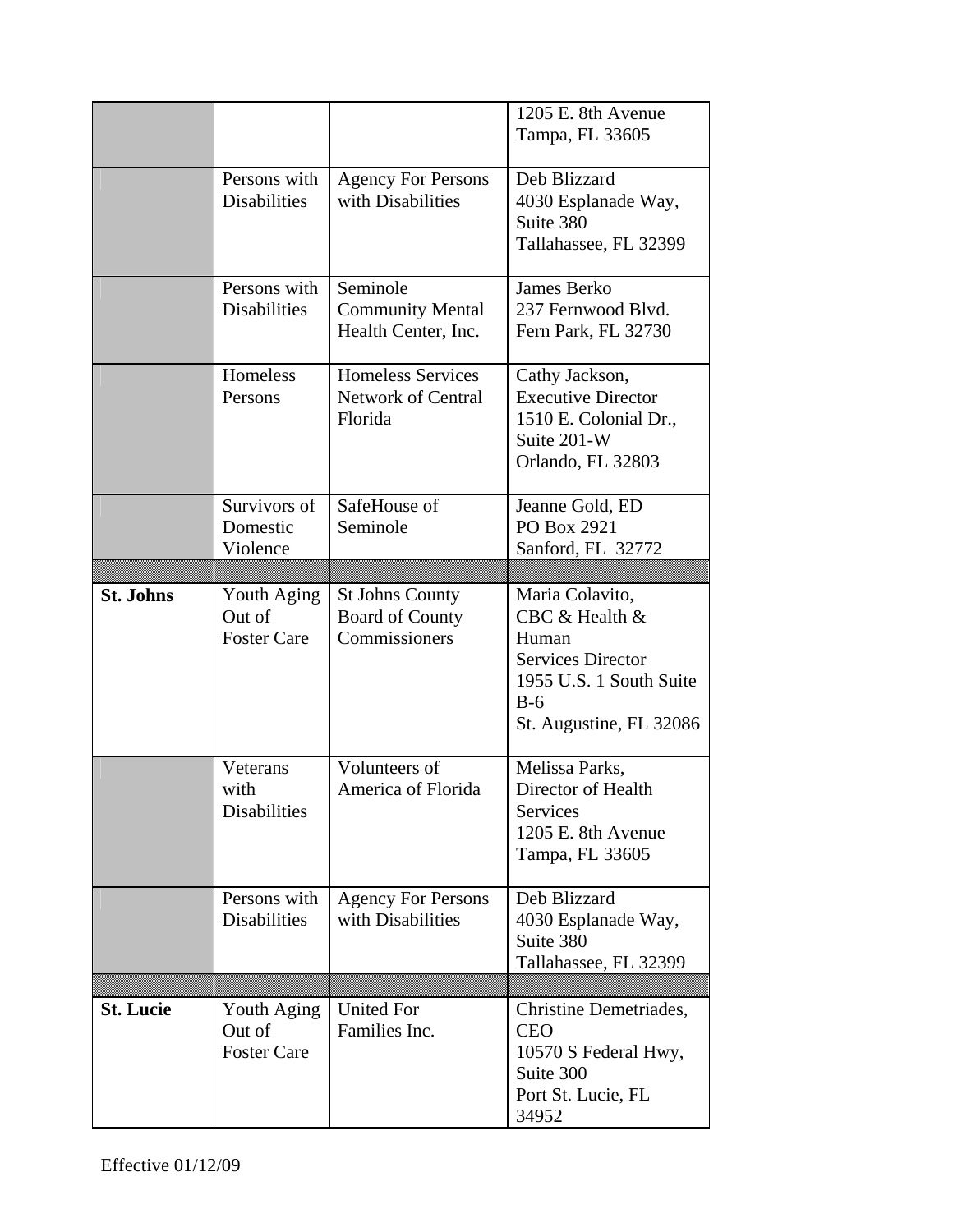|                 | Veterans<br>with<br><b>Disabilities</b>     | Volunteers of<br>America of Florida            | Melissa Parks,<br>Director of Health<br>Services<br>1205 E. 8th Avenue<br>Tampa, FL 33605                           |
|-----------------|---------------------------------------------|------------------------------------------------|---------------------------------------------------------------------------------------------------------------------|
|                 | Persons with<br><b>Disabilities</b>         | <b>Agency For Persons</b><br>with Disabilities | Deb Blizzard<br>4030 Esplanade Way,<br>Suite 380<br>Tallahassee, FL 32399                                           |
|                 |                                             |                                                |                                                                                                                     |
| <b>Sumter</b>   | Youth Aging<br>Out of<br><b>Foster Care</b> | Kids Central, Inc.                             | Cynthia Schuler, CEO<br>2117 SW Highway 84<br>Ocala, FL 34473                                                       |
|                 | Veterans<br>with<br><b>Disabilities</b>     | Volunteers of<br>America of Florida            | Melissa Parks,<br>Director of Health<br><b>Services</b><br>1205 E. 8th Avenue<br>Tampa, FL 33605                    |
|                 | Persons with<br><b>Disabilities</b>         | <b>Agency For Persons</b><br>with Disabilities | Deb Blizzard<br>4030 Esplanade Way,<br>Suite 380<br>Tallahassee, FL 32399                                           |
|                 | Survivors of<br>Domestic<br>Violence        | Haven of Lake &<br>Sumter Counties,<br>Inc.    | Rebecca L. Kessinger<br>Contract & Grants<br>Director<br>2600 South Street<br>P.O. Box 492335<br>Leesburg, Fl 34748 |
|                 |                                             |                                                |                                                                                                                     |
| <b>Suwannee</b> | Youth Aging<br>Out of<br><b>Foster Care</b> | Partnership for<br><b>Strong Families</b>      | Shawn Salamida, CEO<br>515 North Main Street<br>Gainesville, FL 32601                                               |
|                 | Veterans<br>with<br><b>Disabilities</b>     | Volunteers of<br>America of Florida            | Melissa Parks,<br>Director of Health<br>Services<br>1205 E. 8th Avenue<br>Tampa, FL 33605                           |
|                 | Persons with<br><b>Disabilities</b>         | <b>Agency For Persons</b><br>with Disabilities | Deb Blizzard<br>4030 Esplanade Way,<br>Suite 380                                                                    |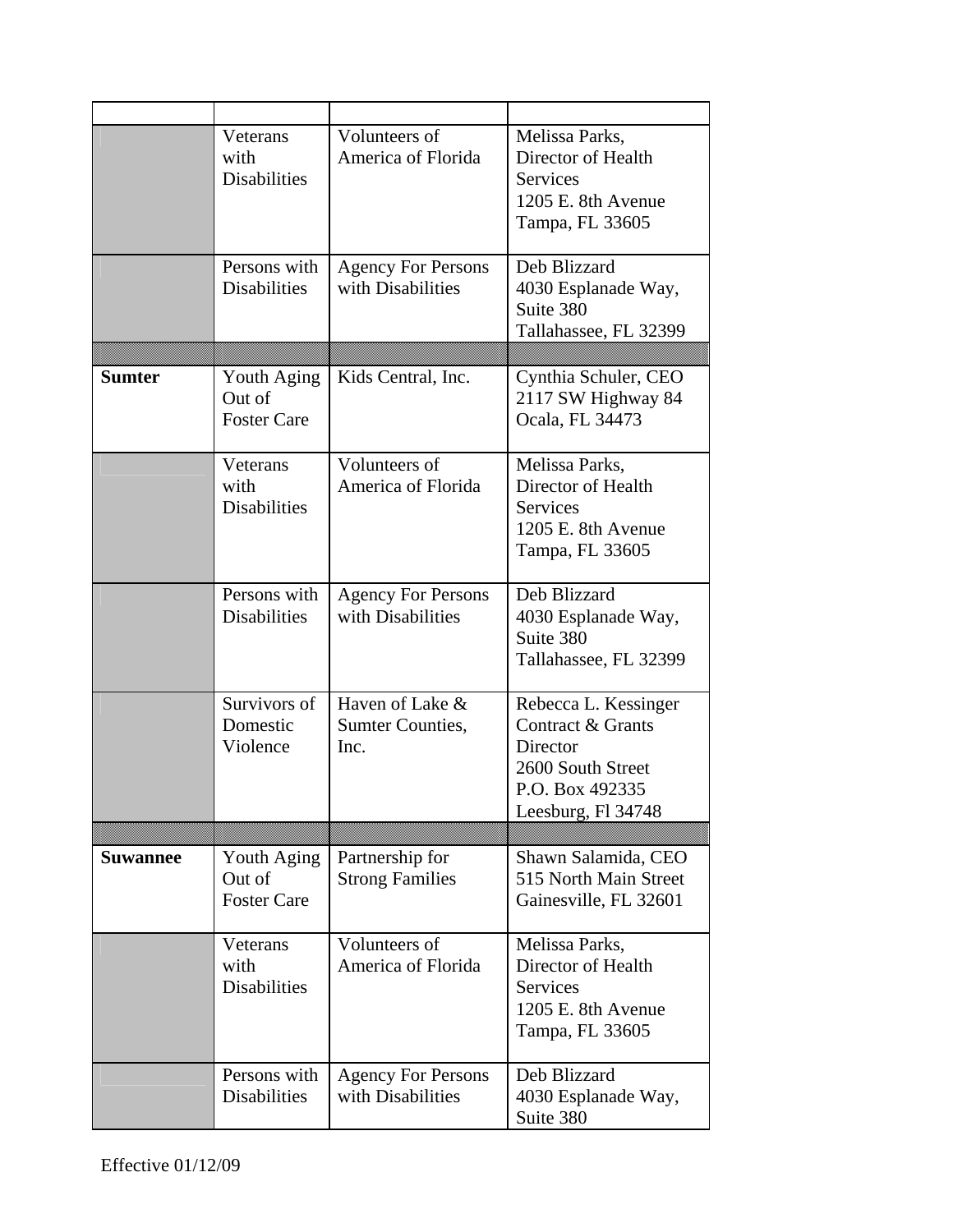|                |                                     |                                                | Tallahassee, FL 32399            |
|----------------|-------------------------------------|------------------------------------------------|----------------------------------|
|                | Homeless                            | United Way of                                  | Rita Dopp                        |
|                | Persons                             | <b>Suwannee Valley</b>                         | 325 NE Hernando Ave.,            |
|                |                                     |                                                | Suite 102                        |
|                |                                     |                                                | Lake City, FL 32055-             |
|                |                                     |                                                | 4015                             |
|                |                                     |                                                |                                  |
| <b>Taylor</b>  | Youth Aging                         | Partnership for                                | Shawn Salamida, CEO              |
|                | Out of<br><b>Foster Care</b>        | <b>Strong Families</b>                         | 515 North Main Street            |
|                |                                     |                                                | Gainesville, FL 32601            |
|                | Veterans                            | Volunteers of                                  | Melissa Parks,                   |
|                | with                                | America of Florida                             | Director of Health               |
|                | <b>Disabilities</b>                 |                                                | <b>Services</b>                  |
|                |                                     |                                                | 1205 E. 8th Avenue               |
|                |                                     |                                                | Tampa, FL 33605                  |
|                |                                     |                                                |                                  |
|                | Persons with<br><b>Disabilities</b> | <b>Agency For Persons</b><br>with Disabilities | Deb Blizzard                     |
|                |                                     |                                                | 4030 Esplanade Way,<br>Suite 380 |
|                |                                     |                                                | Tallahassee, FL 32399            |
|                |                                     |                                                |                                  |
| <b>Union</b>   | Youth Aging                         | Partnership for                                | Shawn Salamida, CEO              |
|                |                                     |                                                |                                  |
|                | Out of                              |                                                | 515 North Main Street            |
|                | <b>Foster Care</b>                  | <b>Strong Families</b>                         | Gainesville, FL 32601            |
|                |                                     |                                                |                                  |
|                | Veterans                            | Volunteers of                                  | Melissa Parks,                   |
|                | with                                | America of Florida                             | Director of Health               |
|                | <b>Disabilities</b>                 |                                                | <b>Services</b>                  |
|                |                                     |                                                | 1205 E. 8th Avenue               |
|                |                                     |                                                | Tampa, FL 33605                  |
|                | Persons with                        | <b>Agency For Persons</b>                      | Deb Blizzard                     |
|                | <b>Disabilities</b>                 | with Disabilities                              | 4030 Esplanade Way,              |
|                |                                     |                                                | Suite 380                        |
|                |                                     |                                                | Tallahassee, FL 32399            |
|                |                                     |                                                |                                  |
| <b>Volusia</b> | Youth Aging                         | Community                                      | Ron Zychowski, CEO               |
|                | Out of                              | Partnership for                                | 160 N. Beach St.                 |
|                | <b>Foster Care</b>                  | Children, Inc.                                 | Daytona Beach FL                 |
|                |                                     |                                                | 32114                            |
|                | Veterans                            | Volunteers of                                  | Melissa Parks,                   |
|                | with                                | America of Florida                             | Director of Health               |
|                | <b>Disabilities</b>                 |                                                | Services                         |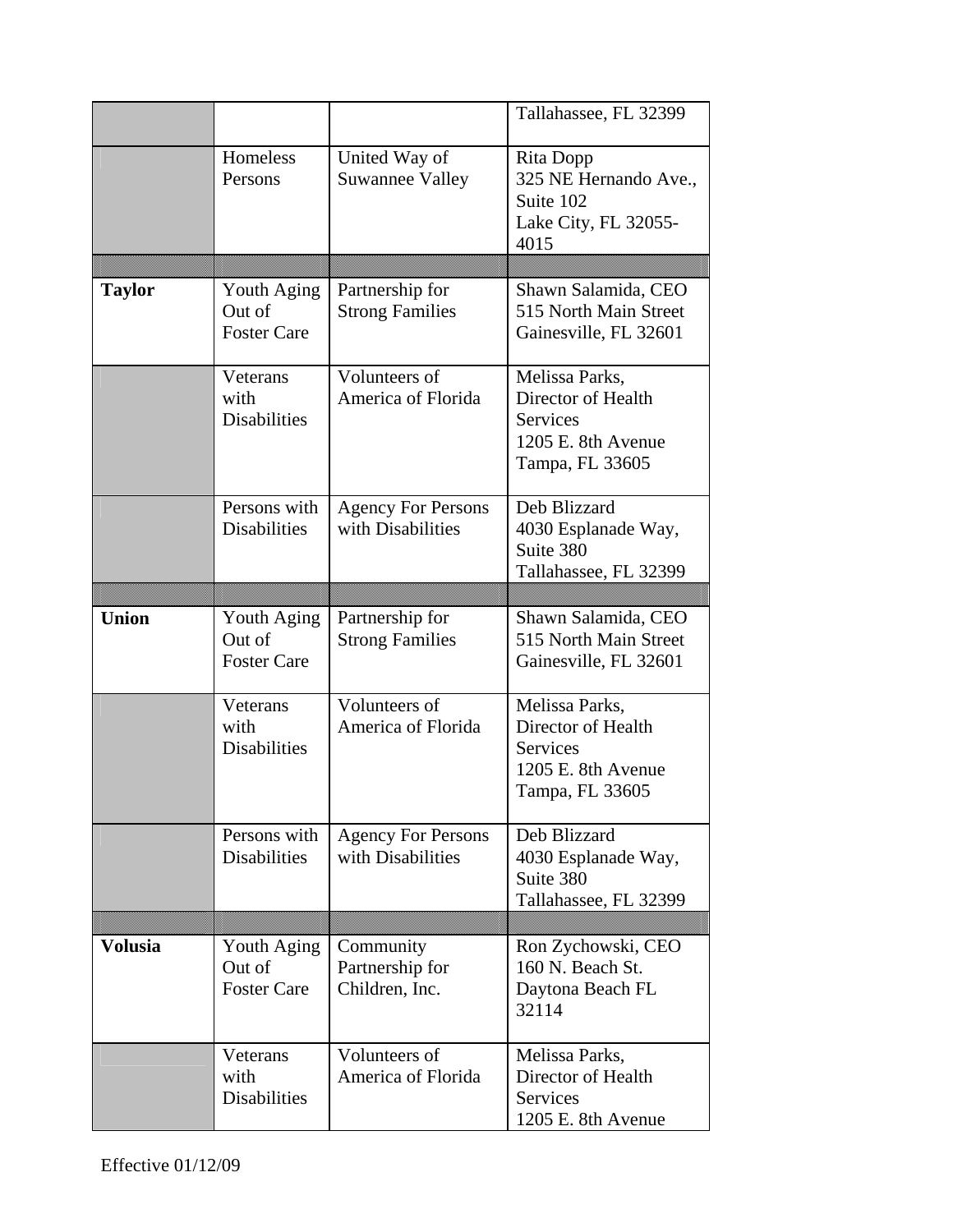|               |                                             |                                                                | Tampa, FL 33605                                                                                        |
|---------------|---------------------------------------------|----------------------------------------------------------------|--------------------------------------------------------------------------------------------------------|
|               | Persons with<br><b>Disabilities</b>         | <b>Agency For Persons</b><br>with Disabilities                 | Deb Blizzard<br>4030 Esplanade Way,<br>Suite 380<br>Tallahassee, FL 32399                              |
|               | Survivors of<br>Domestic<br>Violence        | Domestic Abuse<br>Council, Inc.                                | Cheryl Fuller<br>Director of Operations<br>& Development<br>P.O. Box 142<br>Daytona Beach, FL<br>32115 |
|               | Homeless<br>Persons                         | Volusia/Flagler<br><b>County Coalition for</b><br>the Homeless | Tony Schefstad, ED<br>P.O. Box 6498<br>Daytona Beach, FL<br>32122                                      |
|               |                                             |                                                                |                                                                                                        |
| Wakulla       | Youth Aging<br>Out of<br><b>Foster Care</b> | <b>Big Bend</b><br>Community-Based<br>Care                     | Mike Watkins, CEO<br>525 North Martin<br>Luther King Blvd.<br>Tallahassee, FL 32301                    |
|               | Veterans<br>with<br><b>Disabilities</b>     | Volunteers of<br>America of Florida                            | Melissa Parks,<br>Director of Health<br><b>Services</b><br>1205 E. 8th Avenue<br>Tampa, FL 33605       |
|               | Persons with<br><b>Disabilities</b>         | <b>Agency For Persons</b><br>with Disabilities                 | Deb Blizzard<br>4030 Esplanade Way,<br>Suite 380<br>Tallahassee, FL 32399                              |
|               |                                             |                                                                |                                                                                                        |
| <b>Walton</b> | Youth Aging<br>Out of<br><b>Foster Care</b> | Lakeview Center,<br><b>Families First</b><br><b>Network</b>    | Ann Bernard, Director<br>1221 West Lakeview<br>Avenue<br>Pensacola, Florida<br>32501-1836              |
|               | Veterans<br>with<br><b>Disabilities</b>     | Volunteers of<br>America of Florida                            | Melissa Parks,<br>Director of Health<br><b>Services</b><br>1205 E. 8th Avenue<br>Tampa, FL 33605       |